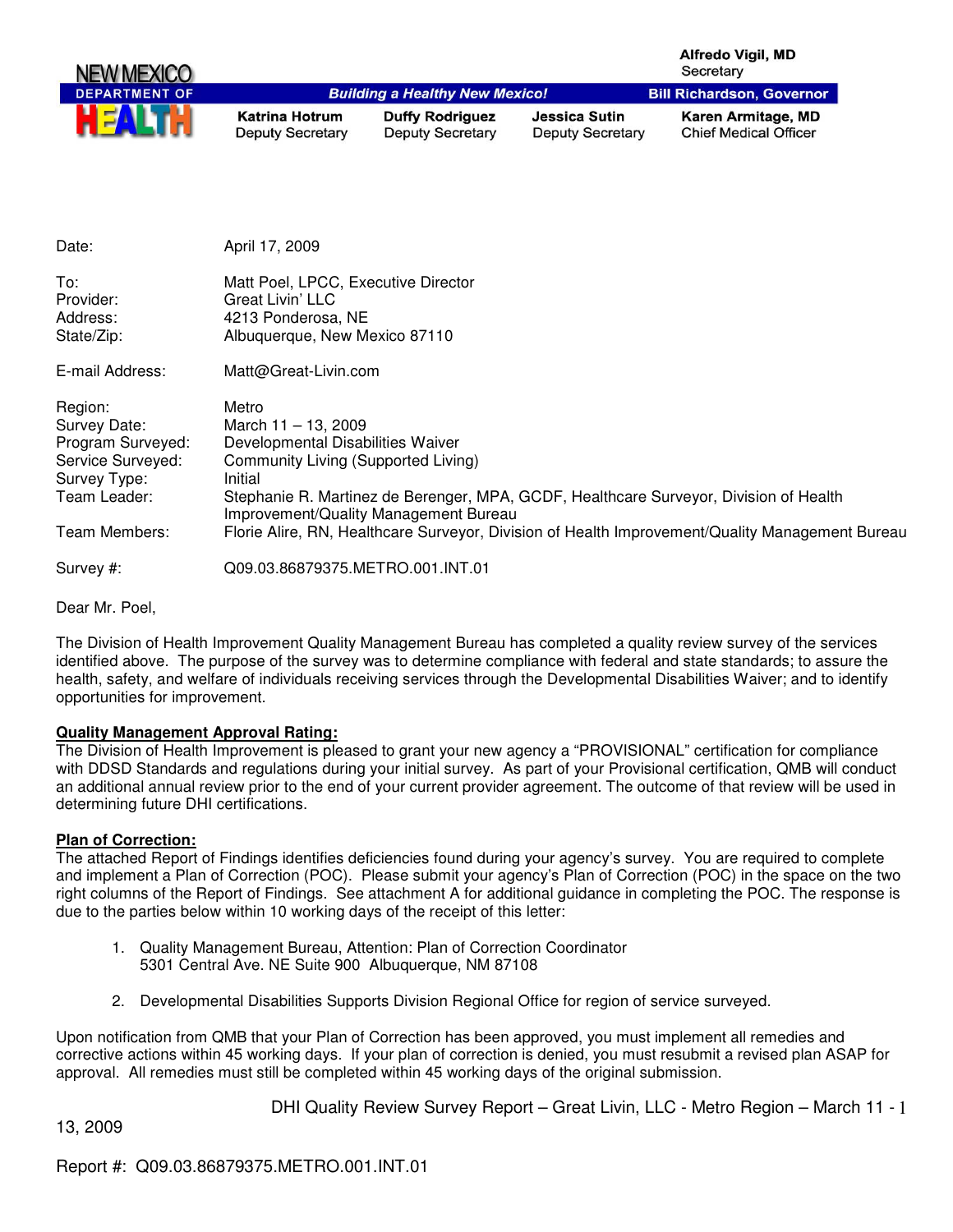Failure to submit, complete or implement your POC within the required time frames will result in the imposition of a \$200 per day Civil Monetary Penalty until it is received, completed and/or implemented.

### **Request for Informal Reconsideration of Findings (IRF):**

If you disagree with a determination of noncompliance (finding) you have 10 working days upon receipt of this notice to request an IRF. Submit your request for an IRF in writing to:

> QMB Deputy Bureau Chief 5301 Central Ave NE Suite #900 Albuquerque, NM 87108 Attention: IRF request

A request for an IRF will not delay the implementation of your Plan of Correction which must be completed within 45 working days. Providers may not appeal the nature or interpretation of the standard or regulation, the team composition, sampling methodology or the Scope and Severity of the finding.

If the IRF approves the change or removal of a finding, you will be advised of any changes.

This IRF process is separate and apart from the Informal Dispute Resolution (IDR) and Fair Hearing Process for Sanctions from DOH.

Please call the Team Leader at 505-222-8641, if you have questions about the survey or the report. Thank you for your cooperation and for the work you perform.

Sincerely,

enhance RMartin Gesteren

Stephanie R. Martinez de Berenger, MPA, GCDF Team Lead/Healthcare Surveyor Division of Health Improvement Quality Management Bureau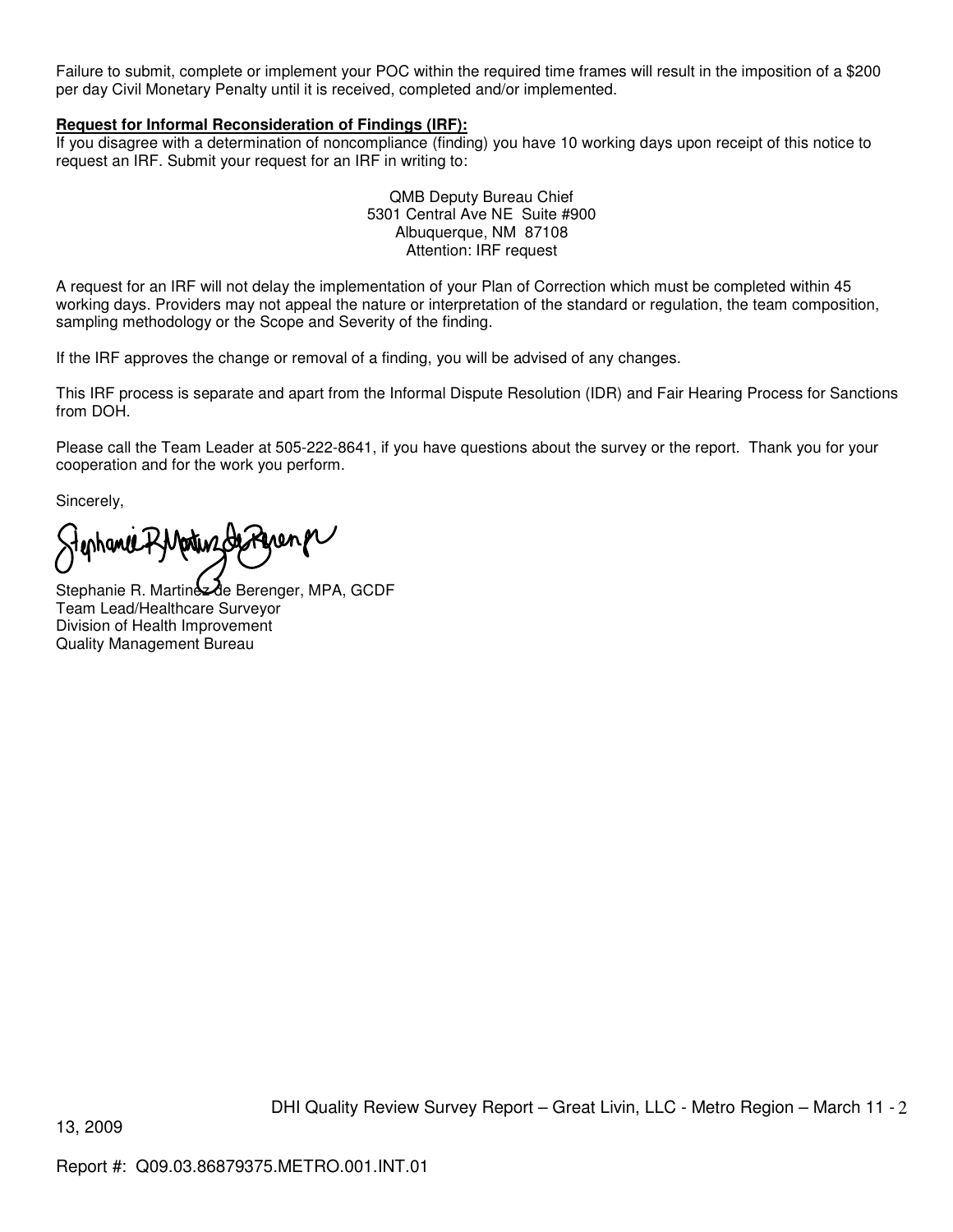# **Survey Process Employed:**

| <b>Entrance Conference Date:</b><br>Present: | March 11, 2009<br><b>Great Livin' LLC</b><br>Matt Poel, LPCC, Executive Director<br>Dolores Sena, Head Coach/Service Coordinator                                                                                                                            |                                                                                                                                                                                                                                                                           |
|----------------------------------------------|-------------------------------------------------------------------------------------------------------------------------------------------------------------------------------------------------------------------------------------------------------------|---------------------------------------------------------------------------------------------------------------------------------------------------------------------------------------------------------------------------------------------------------------------------|
|                                              | DOH/DHI/QMB<br>Surveyor                                                                                                                                                                                                                                     | Stephanie R. Martinez de Berenger, MPA, GCDF, Team Lead/Healthcare<br>Floire Alire, RN, Healthcare Surveyor                                                                                                                                                               |
| <b>Exit Conference Date:</b>                 | March 13, 2009                                                                                                                                                                                                                                              |                                                                                                                                                                                                                                                                           |
| Present:                                     | <b>Great Livin' LLC</b><br>Matt Poel, Executive Director                                                                                                                                                                                                    | Steven Nadolny, Administrative Directive<br>Dominic Williams, Direct Care Coach<br>Daniel Garza, Direct Care Coach<br>Dolores Sena, Head Coach/Service Coordinator                                                                                                        |
|                                              | <b>DOH/DHI/QMB</b><br>Surveyor                                                                                                                                                                                                                              | Stephanie R. Martinez de Berenger, MPA, GCDF, Team Lead/Healthcare<br>Floire Alire, RN, Healthcare Surveyor                                                                                                                                                               |
| <b>Homes Visited</b>                         | Number:                                                                                                                                                                                                                                                     | 1                                                                                                                                                                                                                                                                         |
| <b>Administrative Locations Visited</b>      | Number:                                                                                                                                                                                                                                                     | 1                                                                                                                                                                                                                                                                         |
| <b>Total Sample Size</b>                     | Number:                                                                                                                                                                                                                                                     | 2<br>2 - Supported Living<br>2 - Non Jackson<br>0 - Jackson Class Members                                                                                                                                                                                                 |
| Persons Served Interviewed                   | Number:                                                                                                                                                                                                                                                     | 2                                                                                                                                                                                                                                                                         |
| <b>Persons Served Observed</b>               | Number:                                                                                                                                                                                                                                                     | 2                                                                                                                                                                                                                                                                         |
| Records Reviewed (Persons Served)            | Number:                                                                                                                                                                                                                                                     | 2                                                                                                                                                                                                                                                                         |
| Administrative Files Reviewed                | <b>Billing Records</b><br><b>Medical Records</b><br>$\bullet$<br>$\bullet$<br><b>Personnel Files</b><br>$\bullet$<br><b>Training Records</b><br>$\bullet$<br>$\bullet$<br>$\bullet$<br>$\bullet$<br>$\bullet$<br><b>Evacuation Drills</b><br>$\bullet$<br>٠ | Incident Management Records<br>Agency Policy and Procedure<br><b>Caregiver Criminal History Screening Records</b><br><b>Employee Abuse Registry</b><br>Human Rights Notes and/or Meeting Minutes<br>Nursing personnel files<br>Quality Improvement/Quality Assurance Plan |

DHI Quality Review Survey Report – Great Livin, LLC - Metro Region – March 11 - 3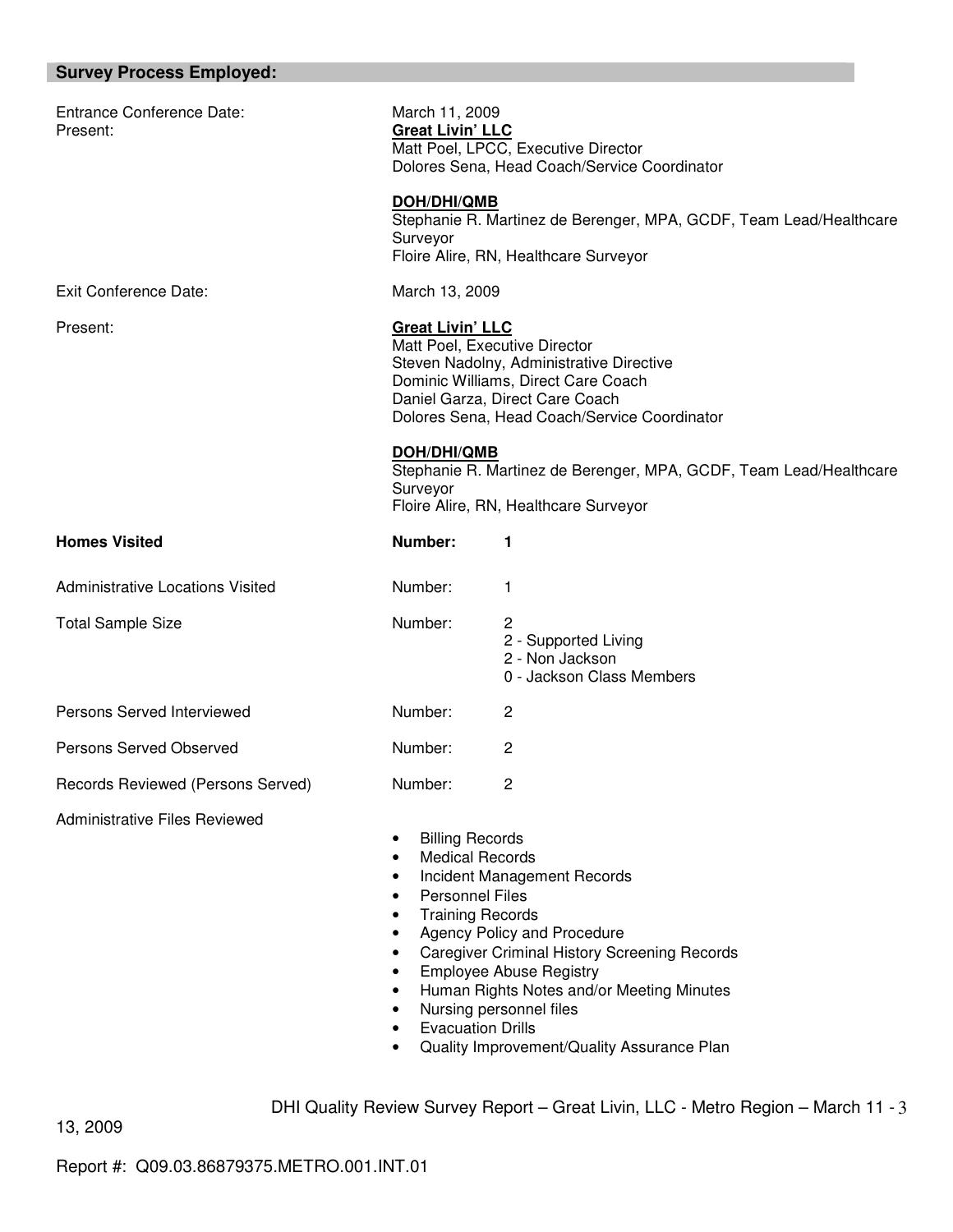- CC: Distribution List: DOH Division of Health Improvement
	- DOH Developmental Disabilities Supports Division
	- DOH Office of Internal Audit
	- HSD Medical Assistance Division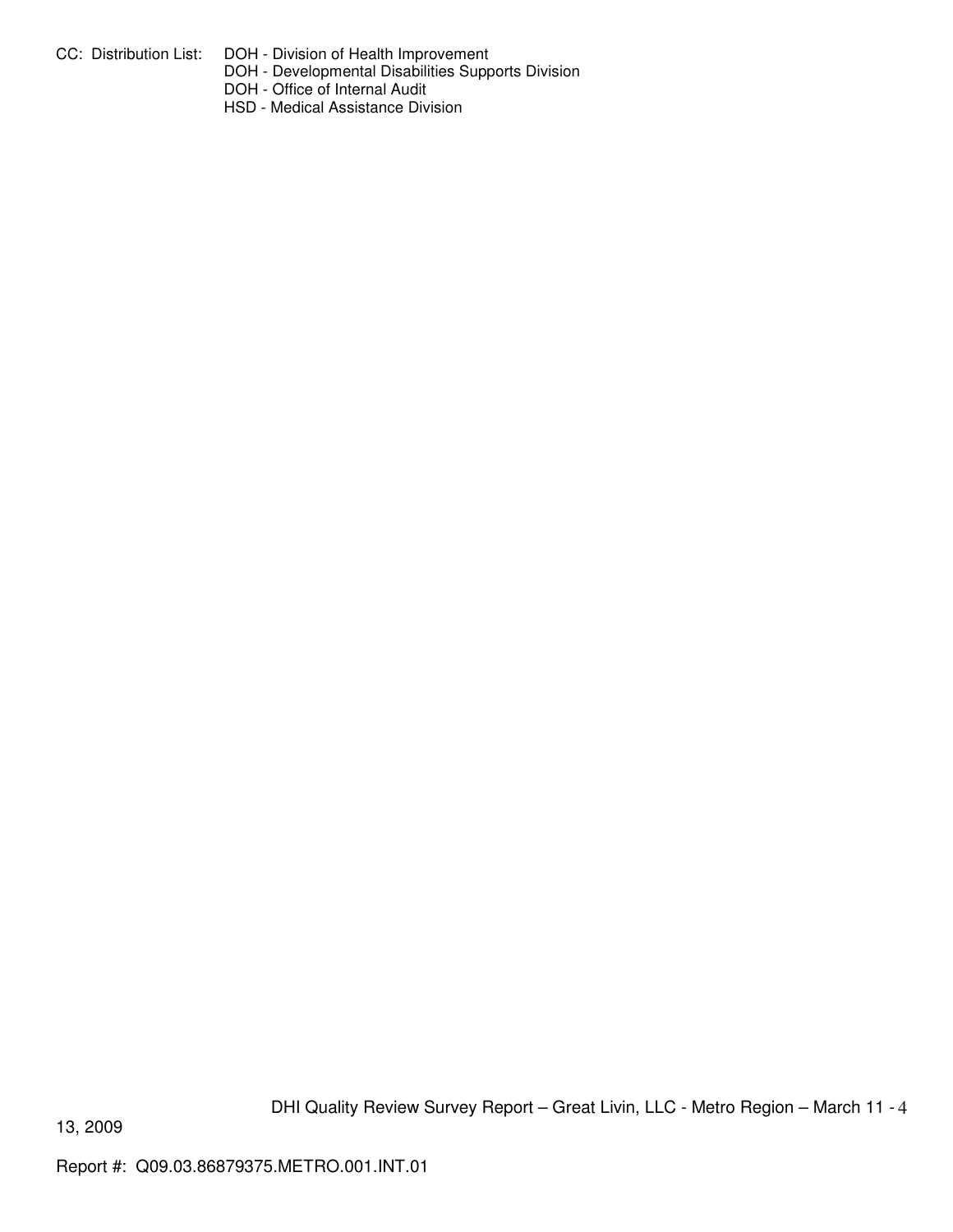# **Provider Instructions for Completing the QMB Plan of Correction (POC) Process**

- After a QMB Quality Review, your Survey Report will be sent to you via certified mail. You may request that it also be sent to you electronically by calling George Perrault, Plan of Correction Coordinator at 505-222-8624.
- Within 10 business days of the date you received your survey report, you must develop and send your Plan of Correction response to the QMB office. (Providers who do not pick up their mail will be referred to the Internal Review Committee [IRC]).
- For each Deficiency in your Survey Report, include specific information about HOW you will correct each Deficiency, WHO will fix each Deficiency ("Responsible Party"), and by WHEN ("Date Due").
- Your POC must not only address HOW, WHO and WHEN each Deficiency will be corrected, but must also address overall systemic issues to prevent the Deficiency from reoccurring, i.e., Quality Assurance (QA). Your description of your QA must include specifics about your selfauditing processes, such as HOW OFTEN you will self-audit, WHO will do it, and WHAT FORMS will be used.
- Corrective actions should be incorporated into your agency's Quality Assurance/Quality Improvement policies and procedures.
- You may send your POC response electronically to George.Perrault@state.nm.us, by fax (505- 841-5815), or by postal mail.
- Do not send supporting documentation to QMB until after your POC has been approved by QMB.
- QMB will notify you if your POC has been "Approved" or "Denied".
- Whether your POC is "Approved" or "Denied", you have a maximum of 45 business days to correct all survey Deficiencies from the date of receipt of your Survey Report. If your POC is "Denied" it must be revised and resubmitted ASAP, as the 45 working day limit is in effect. Providers whose revised POC is denied will be referred to the IRC.
- The POC must be completed on the official QMB Survey Report and Plan of Correction Form, unless approved in advance by the POC Coordinator.
- The following Deficiencies must be corrected within the deadlines below (after receipt of your Survey Report):

| $\circ$ CCHS and EAR:              | 10 working days |
|------------------------------------|-----------------|
| $\circ$ Medication errors:         | 10 working days |
| $\circ$ IMS system/training:       | 20 working days |
| $\circ$ ISP related documentation: | 30 working days |
| $\circ$ DDSD Training              | 45 working days |
|                                    |                 |

- If you have questions about the POC process, call the QMB POC Coordinator, George Perrault at 505-222-8624 for assistance.
- For Technical Assistance (TA) in developing or implementing your POC, contact your local DDSD Regional Office.
- Once your POC has been approved by QMB, the POC may not be altered or the dates changed.

DHI Quality Review Survey Report – Great Livin, LLC - Metro Region – March 11 - 5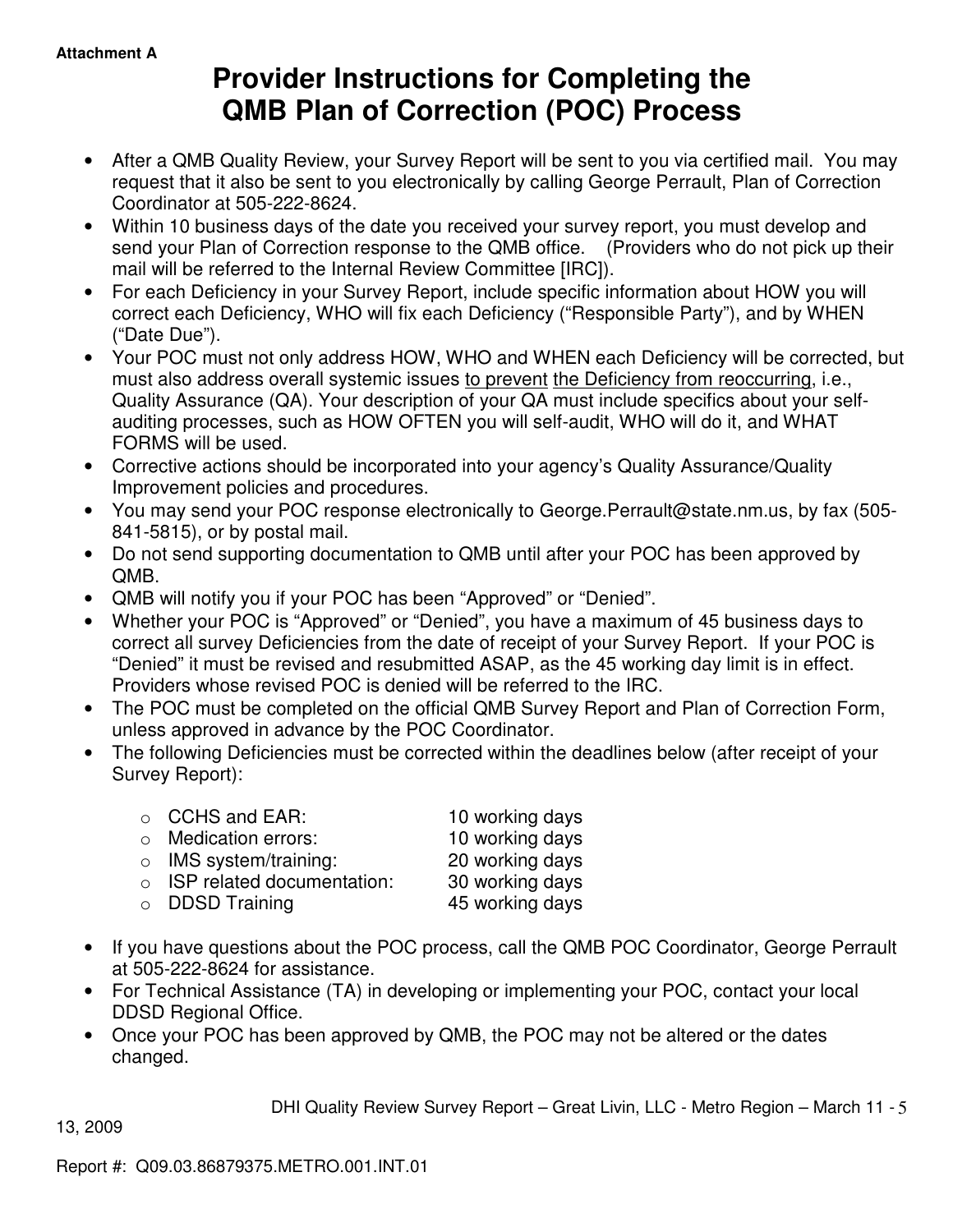- Requests for an extension or modification of your POC (post approval) must be made in writing and submitted to the POC Coordinator at QMB, and are approved on a case-by-case basis.
- When submitting supporting documentation, organize your documents by Tag #s, and annotate or label each document using Individual #s.
- Do not submit original documents, hard copies or scanned and electronically submitted copies are fine. Originals must be maintained in the agency/client file(s) as per DDSD Standards.
- Failure to submit, complete or implement your POC within the required timeframes will result in a referral to the IRC and the possible imposition of a \$200 per day Civil Monetary Penalty until it is received, completed and/or implemented.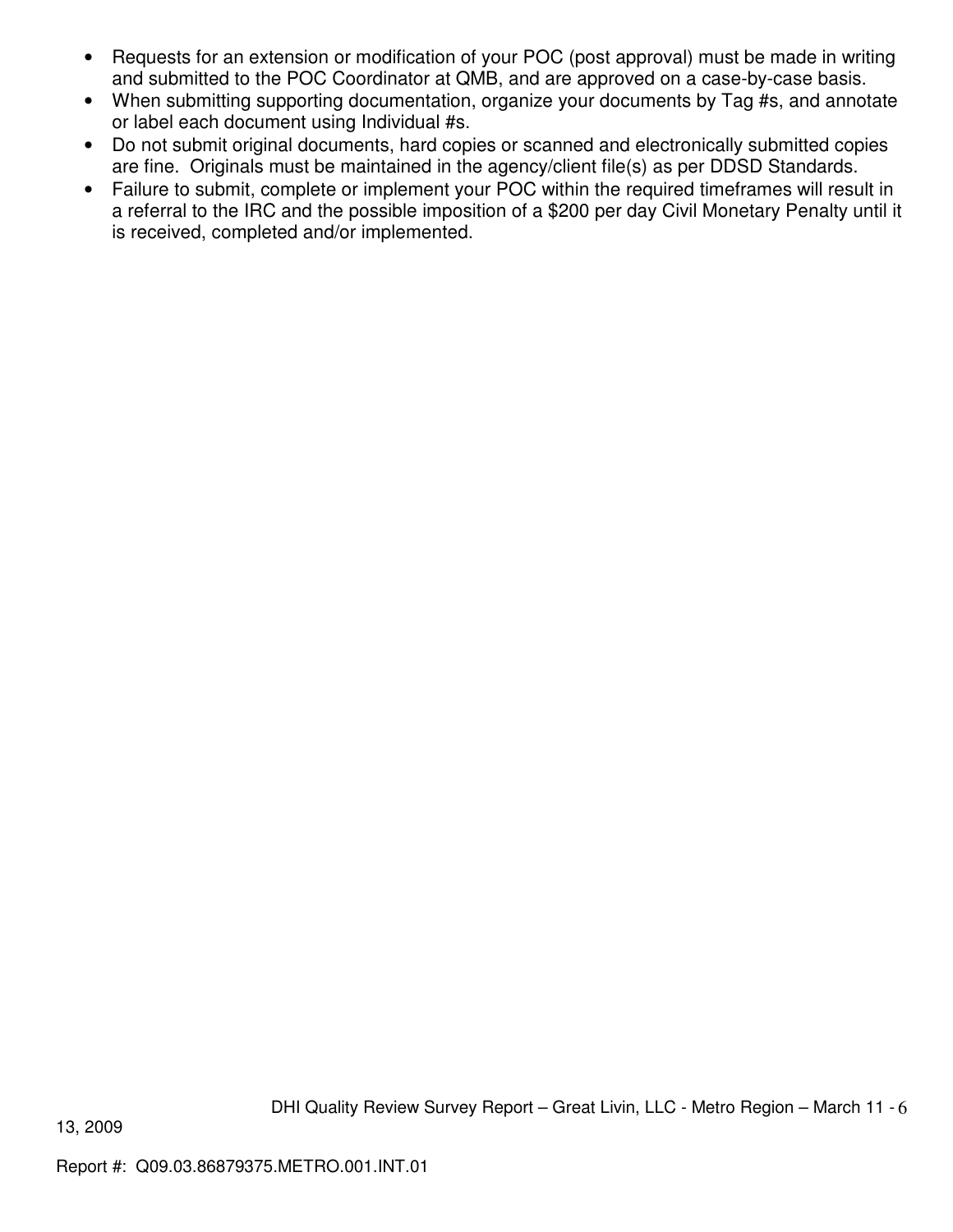# **QMB Scope and Severity Matrix of survey results**

Each deficiency in your Report of Findings is scored on a Scope and Severity Scale. The culmination of each deficiency's Scope and Severity is used to determine degree of compliance to standards and regulations and level of QMB Certification.

|                 |                  |                                                                |                                  | <b>SCOPE</b>                    |                                               |
|-----------------|------------------|----------------------------------------------------------------|----------------------------------|---------------------------------|-----------------------------------------------|
|                 |                  |                                                                | <b>Isolated</b><br>$01\% - 15\%$ | <b>Pattern</b><br>$16\% - 79\%$ | <b>Widespread</b><br>$80\% - 100\%$           |
|                 | High Impact      | Immediate<br>Jeopardy to<br>individual health<br>and or safety | J.                               | Κ.                              | L.                                            |
| <b>SEVERITY</b> |                  | <b>Actual harm</b>                                             | G.                               | Н.                              | I.                                            |
|                 |                  | No Actual Harm<br><b>Potential for more</b>                    | D.                               | Е.                              | $F.$ (3 or more)                              |
|                 | Medium<br>Impact | than minimal harm                                              | $D.$ (2 or less)                 |                                 | <b>F.</b> (no conditions<br>of participation) |
|                 | Low<br>Impact    | No Actual Harm<br>Minimal potential<br>for harm.               | А.                               | Β.                              | C.                                            |

Scope and Severity Definitions:

# Key to Scope scale:

# Isolated:

A deficiency that is limited to 1% to 15% of the sample, usually impacting no more than one or two individuals in the sample.

# Pattern:

A deficiency that impacts a number or group of individuals from 16% to 79% of the sample is defined as a pattern finding. Pattern findings suggest the need for system wide corrective actions.

# Widespread:

A deficiency that impacts most or all (80% to 100%) of the individuals in the sample is defined as widespread or pervasive. Widespread findings suggest the need for system wide corrective actions as well as the need to implement a Continuous Quality Improvement process to improve or build infrastructure. Widespread findings must be referred to the Internal Review Committee for review and possible actions or sanctions.

DHI Quality Review Survey Report – Great Livin, LLC - Metro Region – March 11 - 7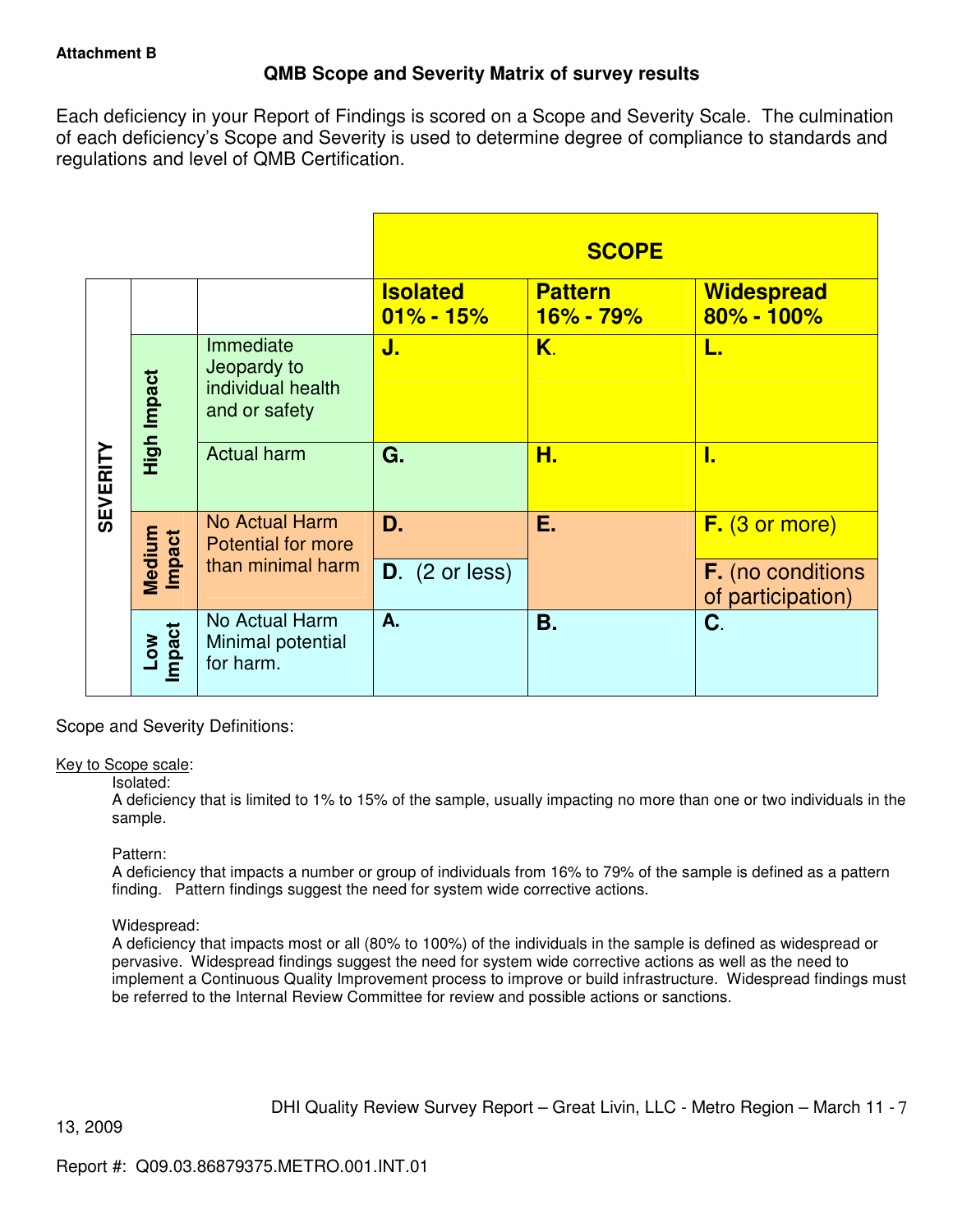#### Key to Severity scale:

Low Impact Severity: (Blue)

Low level findings have no or minimal potential for harm to an individual. Providers that have no findings above a "C" level may receive a "Quality" Certification approval rating from QMB.

#### Medium Impact Severity: (Tan)

Medium level findings have a potential for harm to an individual. Providers that have no findings above a "F" level and/or no more than two F level findings and no F level Conditions of Participation may receive a "Merit" Certification approval rating from QMB.

#### High Impact Severity: (Green or Yellow)

High level findings are when harm to an individual has occurred. Providers that have no findings above "I" level may only receive a "Standard" Approval rating from QMB and will be referred to the IRC.

High Impact Severity: (Yellow)

"J, K, and L" Level findings:

This is a finding of Immediate Jeopardy. If a provider is found to have "I" level findings or higher, with an outcome of Immediate Jeopardy, including repeat findings or Conditions of Participation they will be referred to the Internal Review Committee.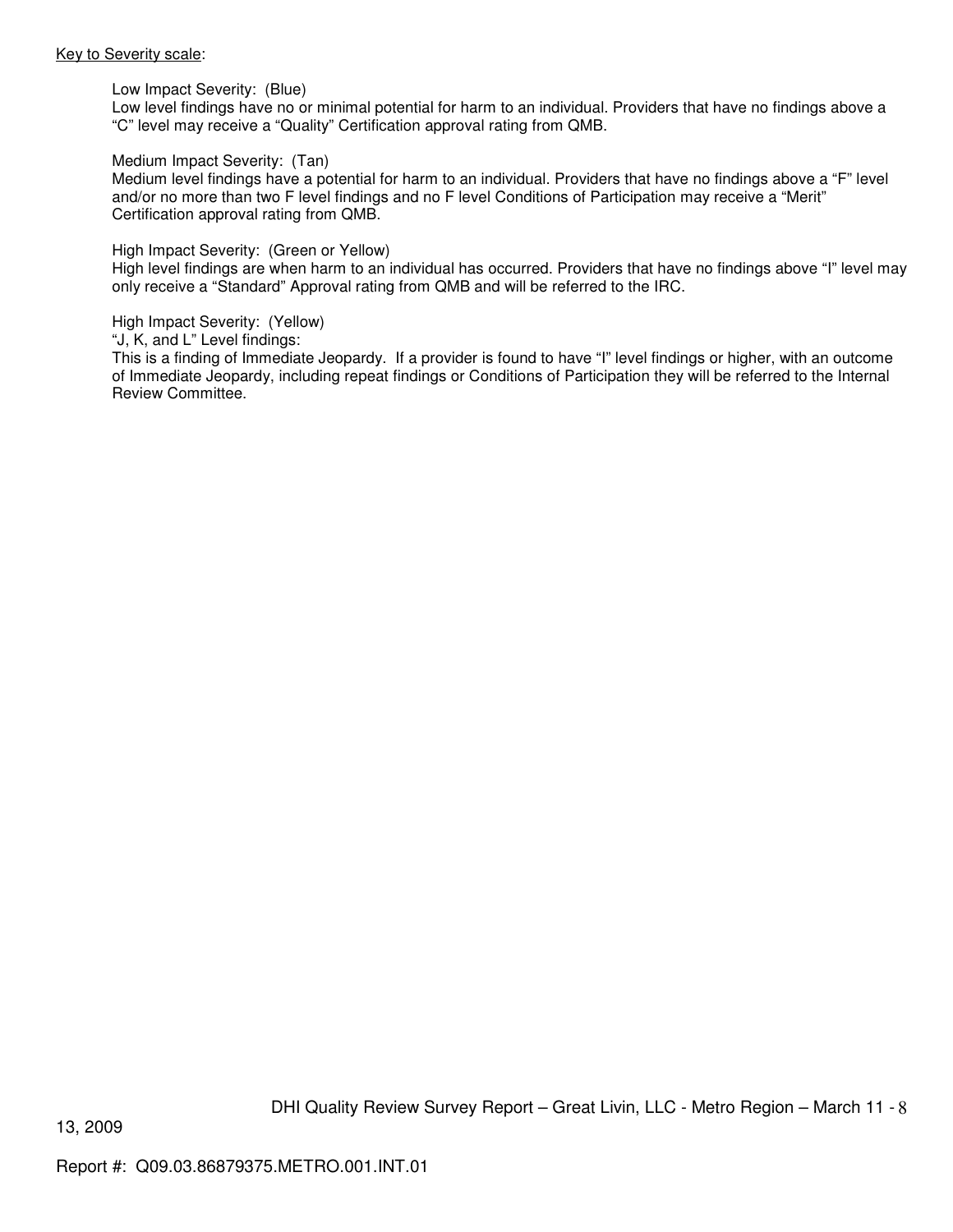# **Guidelines for the Provider Informal Reconsideration of Finding (IRF) Process**

# **Introduction:**

Throughout the process, surveyors are openly communicating with providers. Open communication means that surveyors have clarified issues and/or requested missing information before completing the review. Regardless, there may still be instances where the provider disagrees with a specific finding.

To informally dispute a finding the provider must request in writing an Informal Reconsideration of the Finding (IRF) to the QMB Deputy Bureau Chief **within 10 working days** of receipt of the final report.

The written request for an IRF must be completed on the **QMB Request for Informal Reconsideration of Finding Form** (available on the QMB website) and must specify in detail the request for reconsideration and why the finding is inaccurate. The **IRF request must include all supporting documentation or evidence that was not previously reviewed during the survey process.** 

# **The following limitations apply to the IRF process:**

- The request for an IRF and all supporting evidence must be received in 10 days.
- Findings based on evidence requested during the survey and not provided may not be subject to reconsideration.
- The supporting documentation must be new evidence not previously reviewed by the survey team.
- Providers must continue to complete their plan of correction during the IRF process
- Providers may not request an IRF to challenge the Scope and Severity of a finding.
- Providers may not request an IRF to challenge the sampling methodology.
- Providers may not request an IRF based on disagreement with the nature of the standard or regulation.
- Providers may not request an IRF to challenge the team composition
- Providers may not request an IRF to challenge the QMB Quality Approval Rating and the length of their DDSD provider contract.

# **A Provider forfeits the right to an IRF if the request is not made within 10 working days of receiving the report and does not include all supporting documentation or evidence to show compliance with the standards and regulations.**

QMB has 30 working days to complete the review and notify the provider of the decision. The request will be reviewed by the IRF committee. The Provider will be notified in writing of the ruling, no face to face meeting will be conducted.

When a Provider requests that a finding be reconsidered, it does not stop or delay the Plan of Correction process. **Providers must continue to complete the Plan of Correction, including the finding in dispute regardless of the IRF status.** If a finding is successfully reconsidered, it will be noted and will be removed or modified from the report. It should be noted that in some cases a Plan of Correction may be completed prior to the IRF process being completed. The provider will be notified in writing on the decisions of the IRF committee.

# **Administrative Review Process:**

If a Provider desires to challenge the decision of the IRF committee they may request an Administrative Review by the DHI and DDSD Director. The Request must be made in writing to the QMB Bureau Chief and received within 5 days of notification from the IRF decision.

# **Regarding IRC Sanctions:**

DHI Quality Review Survey Report – Great Livin, LLC - Metro Region – March 11 - 9

13, 2009

Report #: Q09.03.86879375.METRO.001.INT.01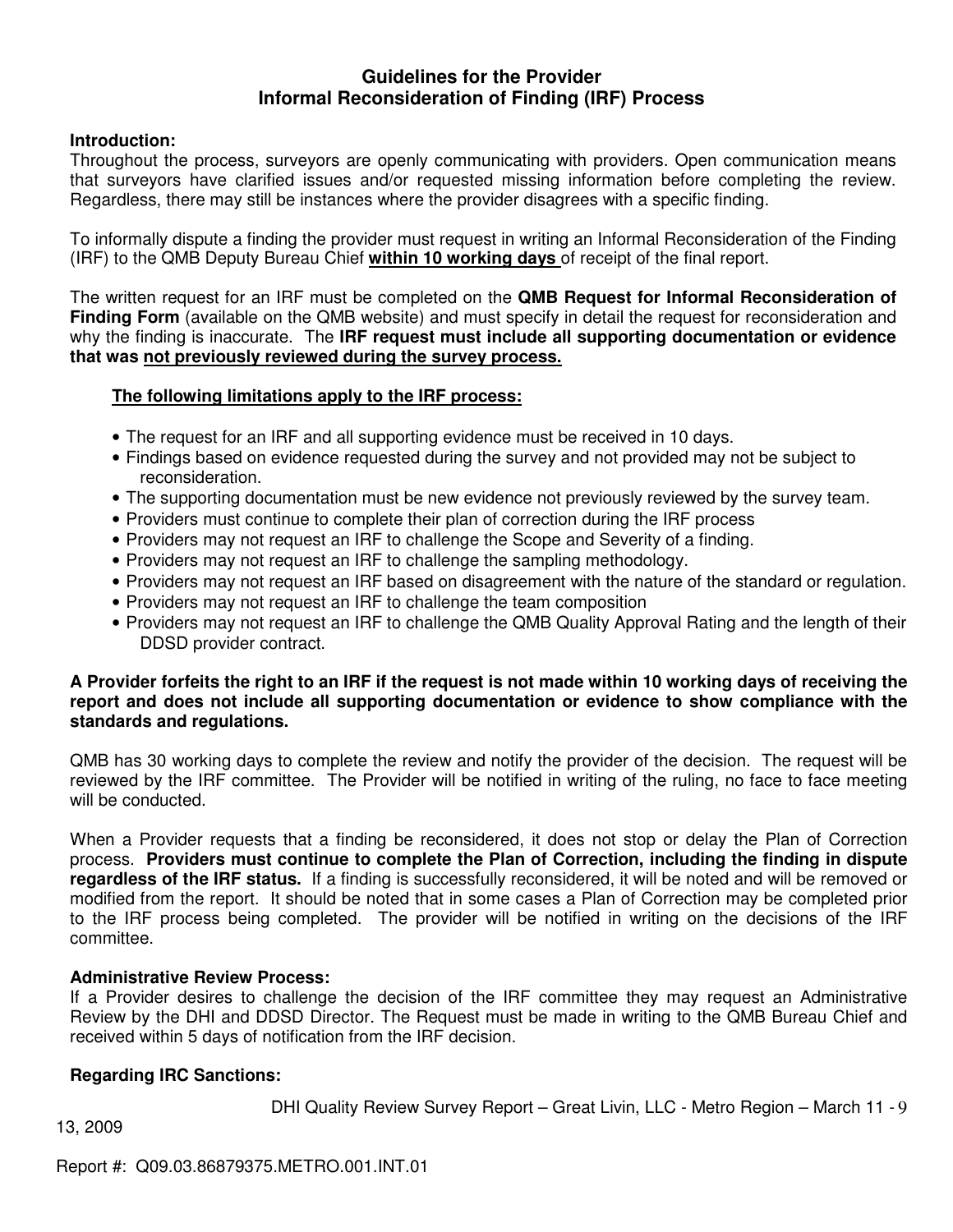The Informal Reconsideration of the Finding process is a separate process specific to QMB Survey Findings and should not be confused with any process associated with IRC Sanctions.

If a Provider desires to Dispute or Appeal an IRC Sanction that is a separate and different process. Providers may choose the Informal Dispute Resolution Process or the Formal Medicaid Fair Hearing Process to dispute or appeal IRC sanctions, please refer to the DOH Sanction policy and section 39 of the provider contract agreement.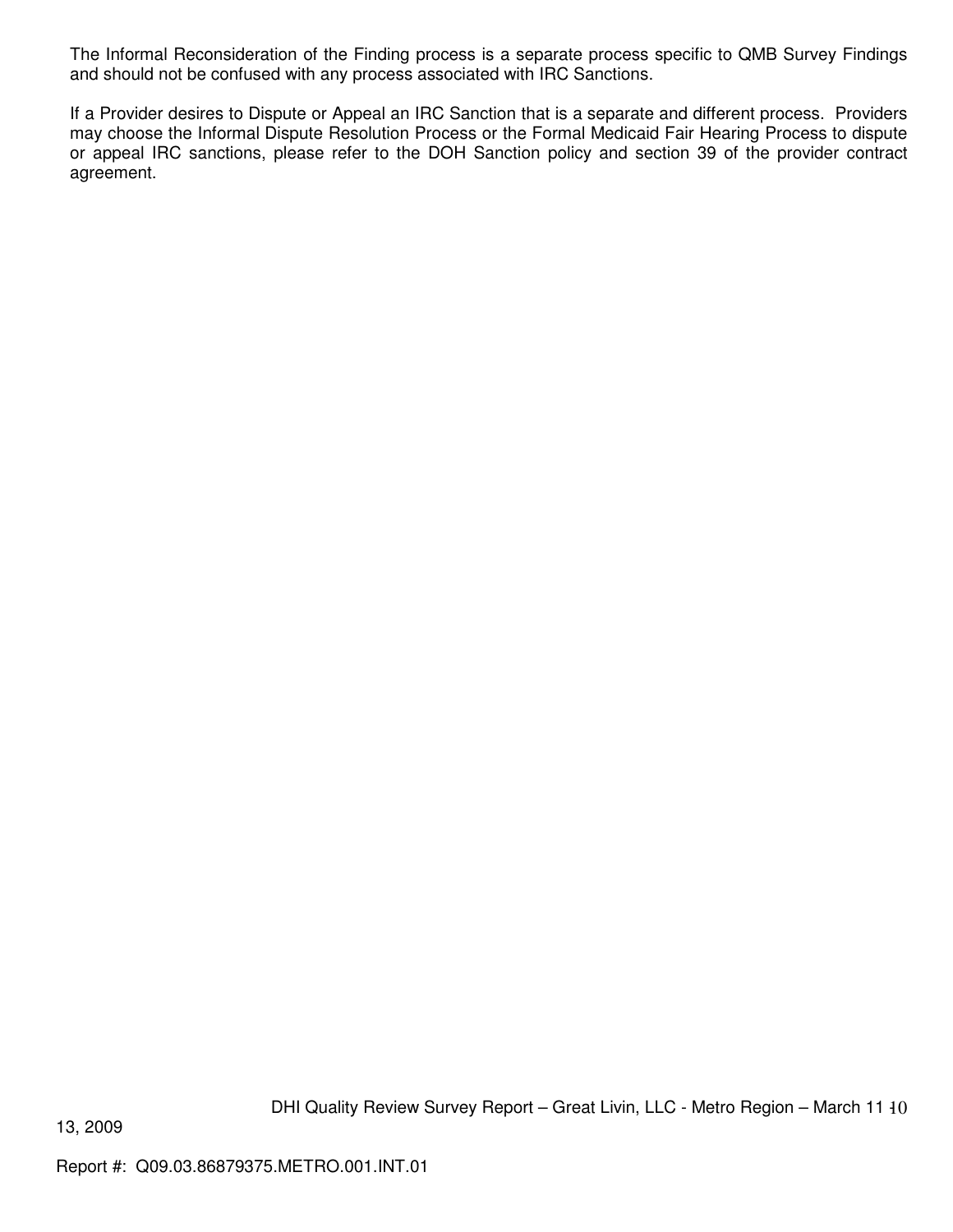| Agency:          | <b>Great Livin, LLC. - Metro Region</b> |
|------------------|-----------------------------------------|
| Program:         | Developmental Disabilities Waiver       |
| Service:         | Community Living (Supported Living)     |
| Monitoring Type: | Initial                                 |
| Date of Survey:  | March 11 - 13, 2009                     |

| <b>Statute</b>                                    | <b>Deficiency</b>                                  | <b>Agency Plan of Correction and</b> | Date Due |
|---------------------------------------------------|----------------------------------------------------|--------------------------------------|----------|
|                                                   |                                                    | <b>Responsible Party</b>             |          |
| Tag # 1A03 CQI System                             | <b>Scope and Severity Rating: C</b>                |                                      |          |
| Developmental Disabilities (DD) Waiver Service    | Based on record review, the Agency failed to       |                                      |          |
| Standards effective 4/1/2007                      | develop and implement a Continuous Quality         |                                      |          |
| <b>CHAPTER 1 I. PROVIDER AGENCY</b>               | Management System.                                 |                                      |          |
| <b>ENROLLMENT PROCESS</b>                         |                                                    |                                      |          |
| I. Continuous Quality Management System:          | Review of the Agency's Continuous Quality Plan     |                                      |          |
| Prior to approval or renewal of a DD Waiver       | provided during the on-site survey did not contain |                                      |          |
| Provider Agreement, the Provider Agency is        | the components required by Standards.              |                                      |          |
| required to submit in writing the current         |                                                    |                                      |          |
| Continuous Quality Improvement Plan to the        | The Agency's CQI Plan did not contain the          |                                      |          |
| DOH for approval. In addition, on an annual       | following components:                              |                                      |          |
| basis DD Waiver Provider Agencies shall           |                                                    |                                      |          |
| develop or update and implement the               | (6) Quality and completeness documentation;        |                                      |          |
| Continuous Quality Improvement Plan. The CQI      | and                                                |                                      |          |
| Plan shall be used to 1) discover strengths and   |                                                    |                                      |          |
| challenges of the provider agency, as well as     | (7) Trends in individual and guardian              |                                      |          |
| strengths, and barriers individuals experience in | satisfaction                                       |                                      |          |
| receiving the quality, quantity, and              |                                                    |                                      |          |
| meaningfulness of services that he or she         |                                                    |                                      |          |
| desires; 2) build on strengths and remediate      |                                                    |                                      |          |
| individual and provider level issues to improve   |                                                    |                                      |          |
| the provider's service provision over time. At a  |                                                    |                                      |          |
| minimum the CQI Plan shall address how the        |                                                    |                                      |          |
| agency will collect, analyze, act on data and     |                                                    |                                      |          |
| evaluate results related to:                      |                                                    |                                      |          |
| Individual access to needed services and<br>(1)   |                                                    |                                      |          |
| supports;                                         |                                                    |                                      |          |
| Effectiveness and timeliness of<br>(2)            |                                                    |                                      |          |
| implementation of Individualized Service          |                                                    |                                      |          |
| Plans;                                            |                                                    |                                      |          |
| Trends in achievement of individual<br>(3)        |                                                    |                                      |          |
| outcomes in the Individual Service Plans;         |                                                    |                                      |          |
| Trends in medication and medical incidents<br>(4) |                                                    |                                      |          |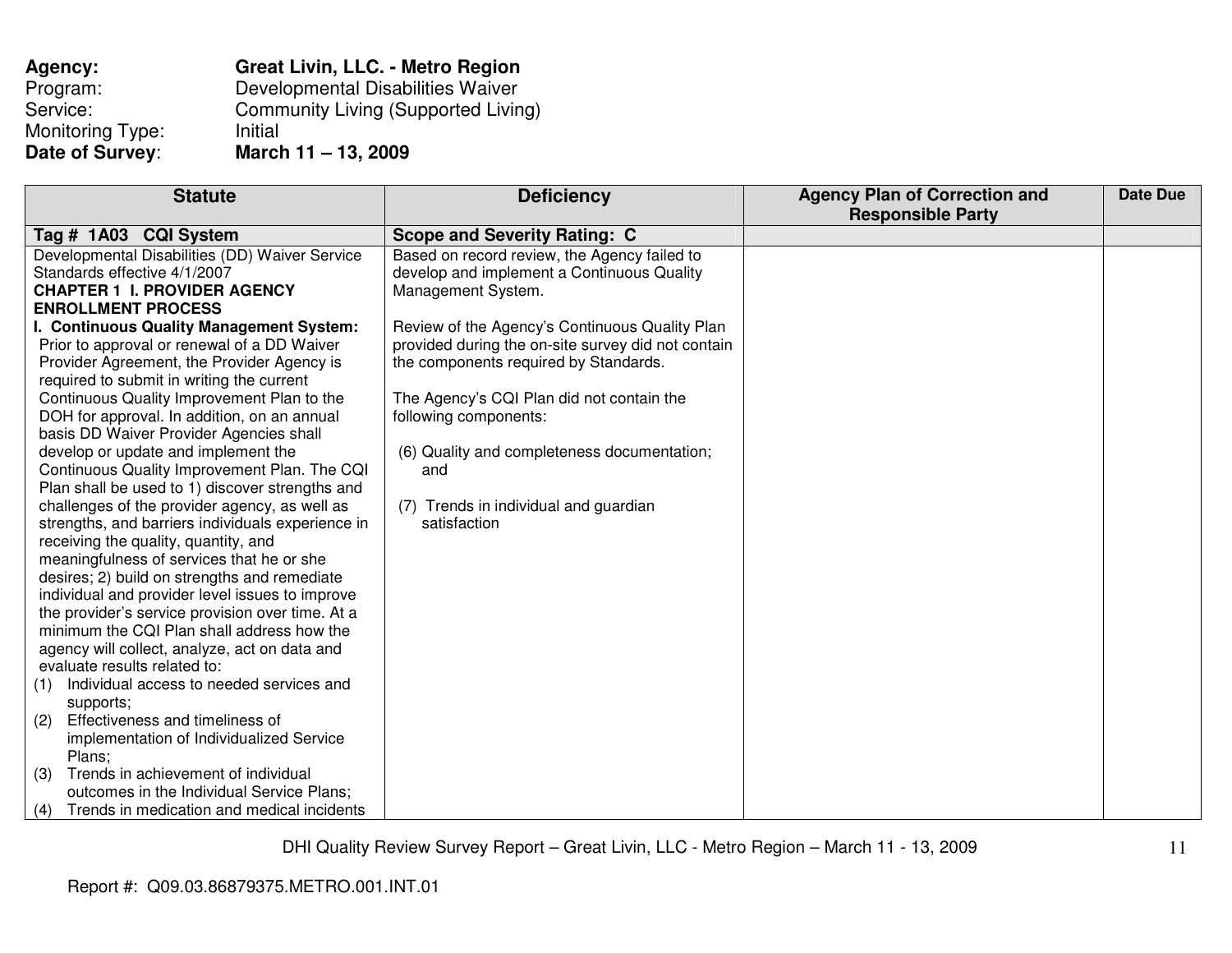leading to adverse health events; (5) Trends in the adequacy of planning and coordination of healthcare supports at both supervisory and direct support levels; (6) Quality and completeness documentation; and (7) Trends in individual and guardian satisfaction.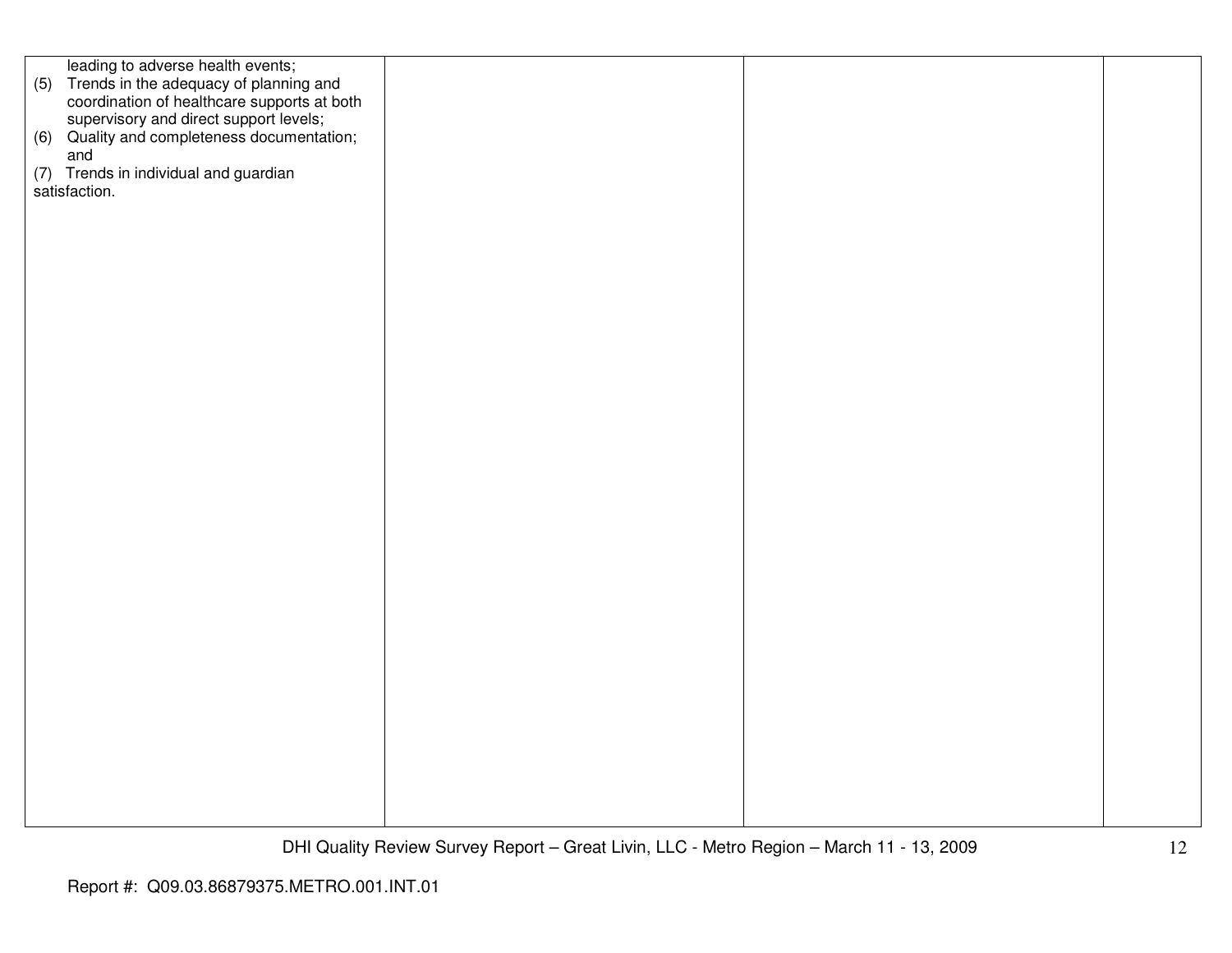| Tag #1A08 Agency Case File                                          | <b>Scope and Severity Rating: B</b>                  |  |
|---------------------------------------------------------------------|------------------------------------------------------|--|
| Developmental Disabilities (DD) Waiver Service                      | Based on record review, the Agency failed to         |  |
| Standards effective 4/1/2007                                        | maintain at the administrative office a confidential |  |
| <b>CHAPTER 1 II. PROVIDER AGENCY</b>                                | case file for 1 of 2 individuals.                    |  |
| <b>REQUIREMENTS:</b> The objective of these                         |                                                      |  |
| standards is to establish Provider Agency policy,                   | Review of the Agency individual case files           |  |
| procedure and reporting requirements for DD                         | revealed the following items were not found,         |  |
| Medicaid Waiver program. These requirements                         | incomplete, and/or not current:                      |  |
| apply to all such Provider Agency staff, whether                    |                                                      |  |
| directly employed or subcontracting with the                        | ISP Signature Page (#1)<br>$\bullet$                 |  |
| Provider Agency. Additional Provider Agency                         |                                                      |  |
| requirements and personnel qualifications may                       |                                                      |  |
| be applicable for specific service standards.                       |                                                      |  |
| D. Provider Agency Case File for the                                |                                                      |  |
| Individual: All Provider Agencies shall maintain                    |                                                      |  |
| at the administrative office a confidential case file               |                                                      |  |
| for each individual. Case records belong to the                     |                                                      |  |
| individual receiving services and copies shall be                   |                                                      |  |
| provided to the receiving agency whenever an                        |                                                      |  |
| individual changes providers. The record must                       |                                                      |  |
| also be made available for review when                              |                                                      |  |
| requested by DOH, HSD or federal government                         |                                                      |  |
| representatives for oversight purposes. The                         |                                                      |  |
| individual's case file shall include the following<br>requirements: |                                                      |  |
| Emergency contact information, including                            |                                                      |  |
| (1)<br>the individual's address, telephone number,                  |                                                      |  |
| names and telephone numbers of relatives,                           |                                                      |  |
| or guardian or conservator, physician's                             |                                                      |  |
| name(s) and telephone number(s),                                    |                                                      |  |
| pharmacy name, address and telephone                                |                                                      |  |
| number, and health plan if appropriate;                             |                                                      |  |
| The individual's complete and current ISP,<br>(2)                   |                                                      |  |
| with all supplemental plans specific to the                         |                                                      |  |
| individual, and the most current completed                          |                                                      |  |
| Health Assessment Tool (HAT);                                       |                                                      |  |
| Progress notes and other service delivery<br>(3)                    |                                                      |  |
| documentation;                                                      |                                                      |  |
| Crisis Prevention/Intervention Plans, if there<br>(4)               |                                                      |  |
| are any for the individual;                                         |                                                      |  |
| A medical history, which shall include at<br>(5)                    |                                                      |  |
| least demographic data, current and past                            |                                                      |  |
| medical diagnoses including the cause (if                           |                                                      |  |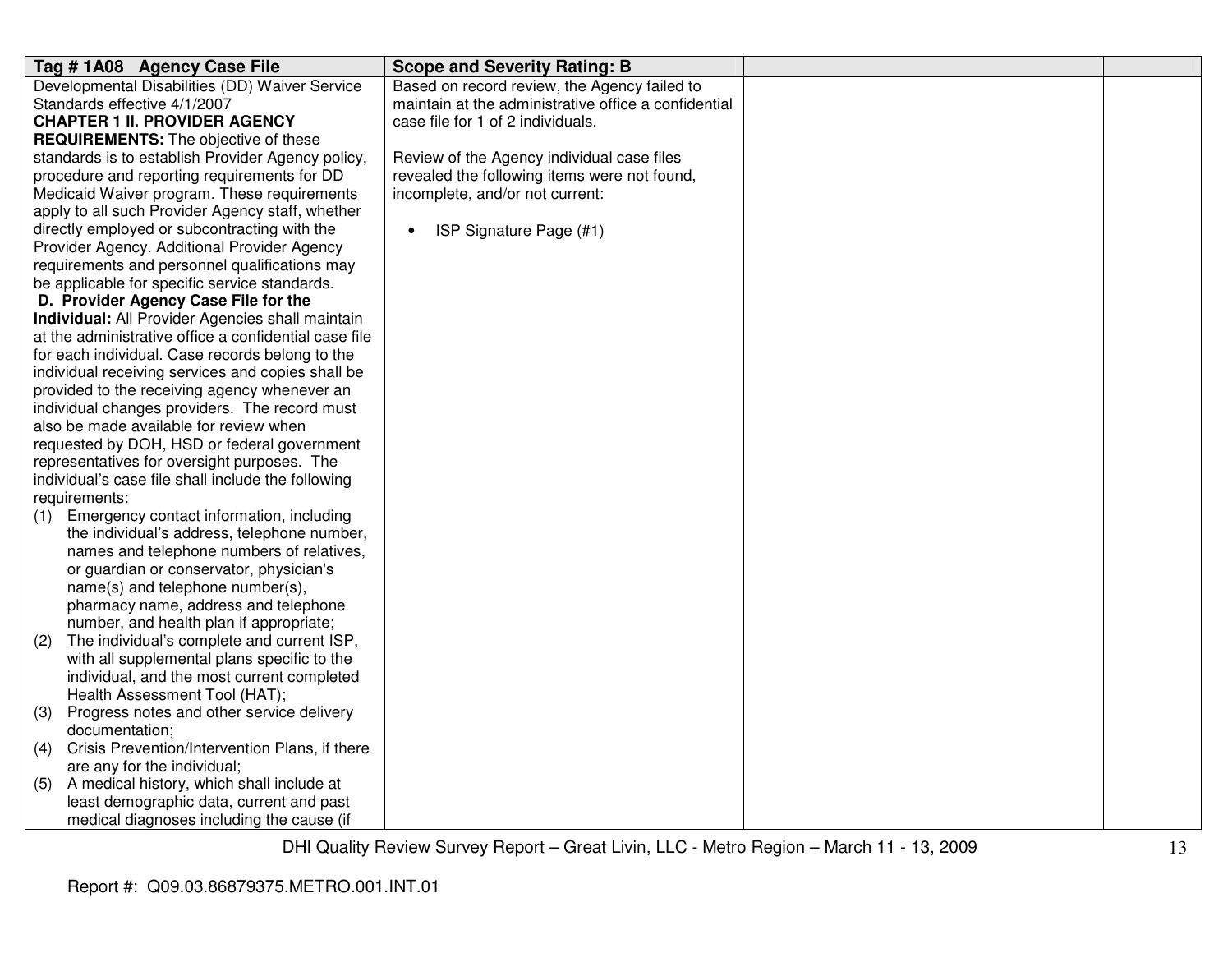known) of the developmental disability, psychiatric diagnoses, allergies (food, environmental, medications), immunizations, and most recent physical exam;

- (6) When applicable, transition plans completed for individuals at the time of discharge from Fort Stanton Hospital or Los Lunas Hospital and Training School; and
- (7) Case records belong to the individual receiving services and copies shall be provided to the individual upon request.
- (8) The receiving Provider Agency shall be provided at a minimum the following records whenever an individual changes provider agencies:
	- (a) Complete file for the past 12 months;
	- (b) ISP and quarterly reports from the current and prior ISP year;
	- (c) Intake information from original admission to services; and
	- (d) When applicable, the Individual Transition Plan at the time of discharge from Los Lunas Hospital and Training School or Ft. Stanton Hospital.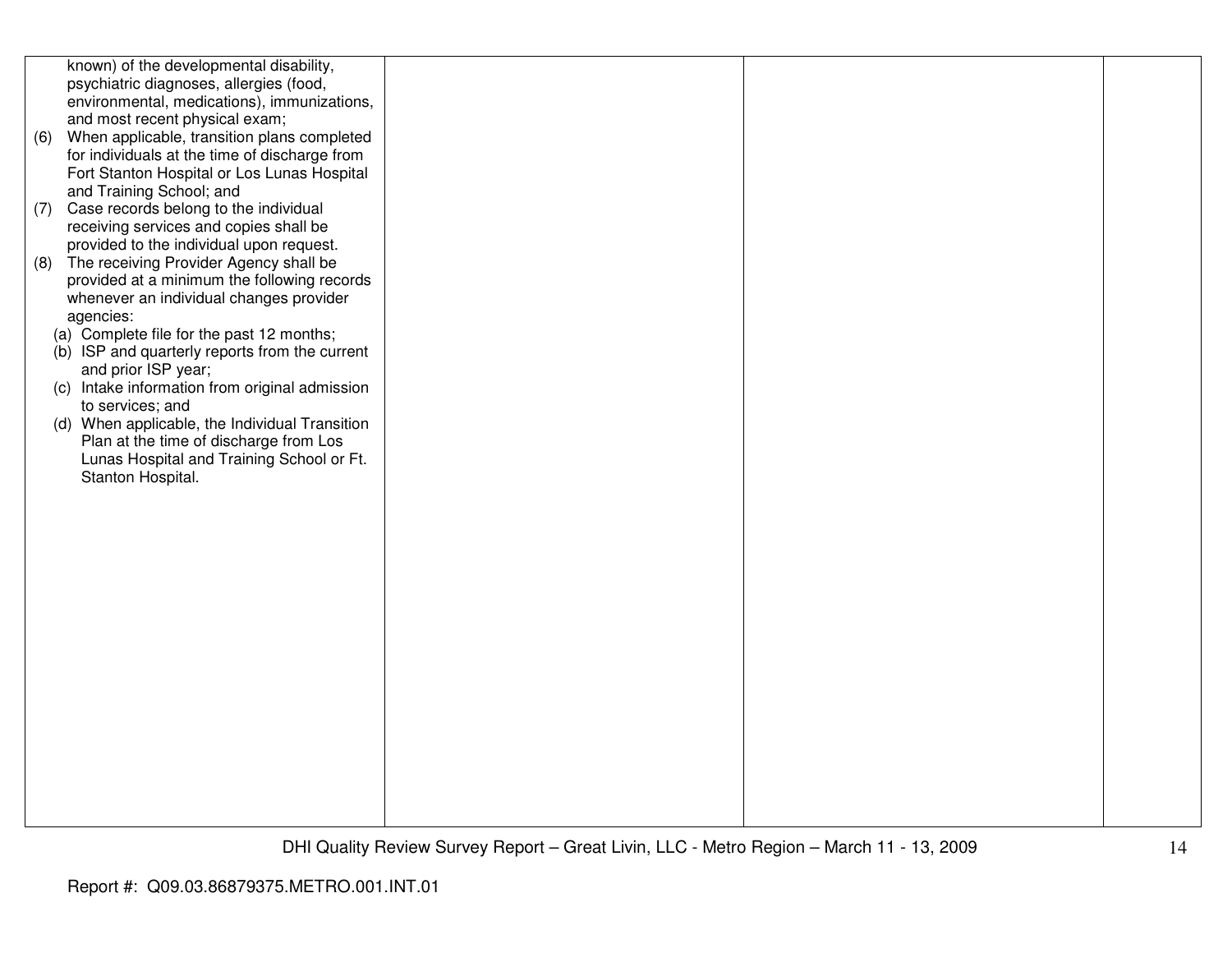| Tag 1A09 Medication Delivery - MAR                                | <b>Scope and Severity Rating: F</b>                     |                                                                                        |  |
|-------------------------------------------------------------------|---------------------------------------------------------|----------------------------------------------------------------------------------------|--|
| Developmental Disabilities (DD) Waiver Service                    | Medication Administration Records (MAR) were            |                                                                                        |  |
| Standards effective 4/1/2007                                      | reviewed for the months of November, 2008,              |                                                                                        |  |
| <b>CHAPTER 1 II. PROVIDER AGENCY</b>                              | January 2009 & February 2009.                           |                                                                                        |  |
| <b>REQUIREMENTS:</b> The objective of these                       |                                                         |                                                                                        |  |
| standards is to establish Provider Agency policy,                 | Based on record review, 2 of 2 individuals had          |                                                                                        |  |
| procedure and reporting requirements for DD                       | Medication Administration Records, which                |                                                                                        |  |
| Medicaid Waiver program. These requirements                       | contained missing medications entries and/or            |                                                                                        |  |
| apply to all such Provider Agency staff, whether                  | other errors:                                           |                                                                                        |  |
| directly employed or subcontracting with the                      |                                                         |                                                                                        |  |
| Provider Agency. Additional Provider Agency                       | Individual #1                                           |                                                                                        |  |
| requirements and personnel qualifications may                     | November 2008                                           |                                                                                        |  |
| be applicable for specific service standards.                     | Medication Administration Records contained             |                                                                                        |  |
| <b>Medication Delivery: Provider Agencies</b><br>Е.               | missing entries. No documentation found                 |                                                                                        |  |
| that provide Community Living, Community                          | indicating reason for missing entries:                  |                                                                                        |  |
| Inclusion or Private Duty Nursing services shall                  | . Phenytoin SOD EXT 100mg (1 time daily) -              |                                                                                        |  |
| have written policies and procedures regarding                    | Blank - November 20, 2008                               |                                                                                        |  |
| medication(s) delivery and tracking and reporting                 |                                                         |                                                                                        |  |
| of medication errors in accordance with DDSD                      | • Lamictal 150mg (3 times daily) - Blank -              |                                                                                        |  |
| Medication Assessment and Delivery Policy and                     | November 19, 2008 (12PM)                                |                                                                                        |  |
| Procedures, the Board of Nursing Rules and                        |                                                         |                                                                                        |  |
| Board of Pharmacy standards and regulations.                      | December 2008                                           |                                                                                        |  |
|                                                                   | MAR contained missing entries. No                       |                                                                                        |  |
| When required by the DDSD Medication<br>(2)                       | documentation found indicating reason for               |                                                                                        |  |
| Assessment and Delivery Policy, Medication                        | missing entries:                                        |                                                                                        |  |
| Administration Records (MAR) shall be                             | • Phenytoin SOD EXT 100mg (1 time daily) $-$            |                                                                                        |  |
| maintained and include:                                           | Blank - December 18, 2008                               |                                                                                        |  |
| (a) The name of the individual, a transcription                   |                                                         |                                                                                        |  |
| of the physician's written or licensed                            | • Lithium Carbonate 300mg (2 times daily) -             |                                                                                        |  |
| health care provider's prescription                               | Blank - December 18, 2008 (8 PM).                       |                                                                                        |  |
| including the brand and generic name of                           |                                                         |                                                                                        |  |
| the medication, diagnosis for which the                           | • Calcium Citrate + D (2 times daily) - Blank -         |                                                                                        |  |
| medication is prescribed;<br>(b) Prescribed dosage, frequency and | December 18, 2008 (8 PM).                               |                                                                                        |  |
| method/route of administration, times and                         |                                                         |                                                                                        |  |
| dates of administration;                                          | • Lamictal 150mg (3 times daily) - Blank -              |                                                                                        |  |
| Initials of the individual administering or                       | December 18, 2008 (2 PM & 6 PM).                        |                                                                                        |  |
| (C)<br>assisting with the medication;                             |                                                         |                                                                                        |  |
| (d) Explanation of any medication irregularity;                   | • Clonazepam 1mg (3 times daily) - Blank -              |                                                                                        |  |
| (e) Documentation of any allergic reaction or                     | December 18, 2008 (4 PM & 8 PM).                        |                                                                                        |  |
| adverse medication effect; and                                    |                                                         |                                                                                        |  |
| For PRN medication, an explanation for<br>(f)                     | January 2009                                            |                                                                                        |  |
| the use of the PRN medication shall                               | MAR contained missing entries. No                       |                                                                                        |  |
|                                                                   | documentation found indicating reason for<br>$D \cup D$ | $M + L = \sum_{n=1}^{L}$<br><b>NA</b> and a state<br>$\overline{10}$ $\overline{0000}$ |  |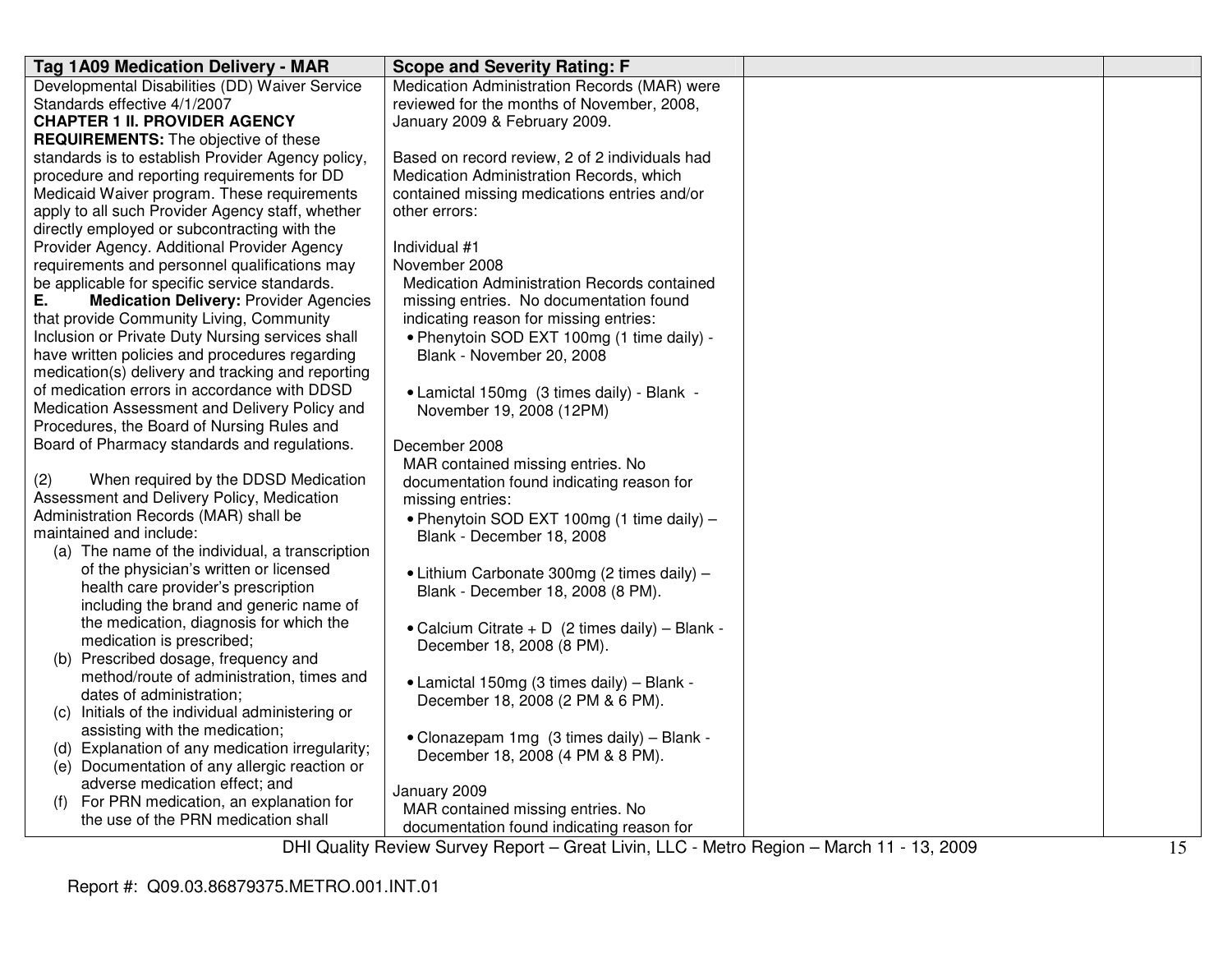| include observable signs/symptoms or     |
|------------------------------------------|
| circumstances in which the medication is |
| to be used, and documentation of         |
| effectiveness of PRN medication          |
| administered.                            |

missing entries:

- (3) The Provider Agency shall also maintain a signature page that designates the full name that corresponds to each initial used to document administered or assisted delivery of each dose;
- (4) MARs are not required for individuals participating in Independent Living who selfadminister their own medications;
- (5) Information from the prescribing pharmacy regarding medications shall be kept in the home and community inclusion service locations and shall include the expected desired outcomes of administrating the medication, signs and symptoms of adverse events and interactions with other medications;

# **NMAC 16.19.11.8 MINIMUM STANDARDS:**

A. MINIMUM STANDARDS FOR THE DISTRIBUTION, STORAGE, HANDLING AND RECORD KEEPING OF DRUGS:

(d) The facility shall have a Medication Administration Record (MAR) documenting medication administered to residents, **including over-the-counter medications.** This documentation shall include:

- (i) Name of resident;
- (ii) Date given;
- (iii) Drug product name;
- (iv) Dosage and form;
- (v) Strength of drug;
- (vi) Route of administration;
- (vii) How often medication is to be taken;
- (viii) Time taken and staff initials;
- (ix) Dates when the medication is discontinued or changed;
- (x) The name and initials of all staff

 • Risperidone 2mg (1 time daily) – Blank -January 5, 24 & 27, 2009 • Multivitamin (1 time daily) – Blank - January 7, 8, 9, 10, 11, 12, 13, & 24, 27, 2009 • Lithium Carbonate 300mg (2 times daily) – Blank - January 27, 2009 (8 PM) • Lamictal 150mg (3 times daily) – Blank January 5, 7, 8, 9 & 24, 2009 (12 PM & 6 PM) • Clonazepam 1mg (3 times daily) – Blank January 2, 2009 (4 PM & 8 PM); January 9, 2009 (8 PM) & January 25, 2009 (8 PM) Individual #2 November 2008 MAR contained missing entries. No documentation found indicating reason for missing entries: • Folic Acid 1mg (1 time daily) – Blank - January 22, 2009. • Depakote ER 500mg (1 time daily) – Blank - January 22, 2009.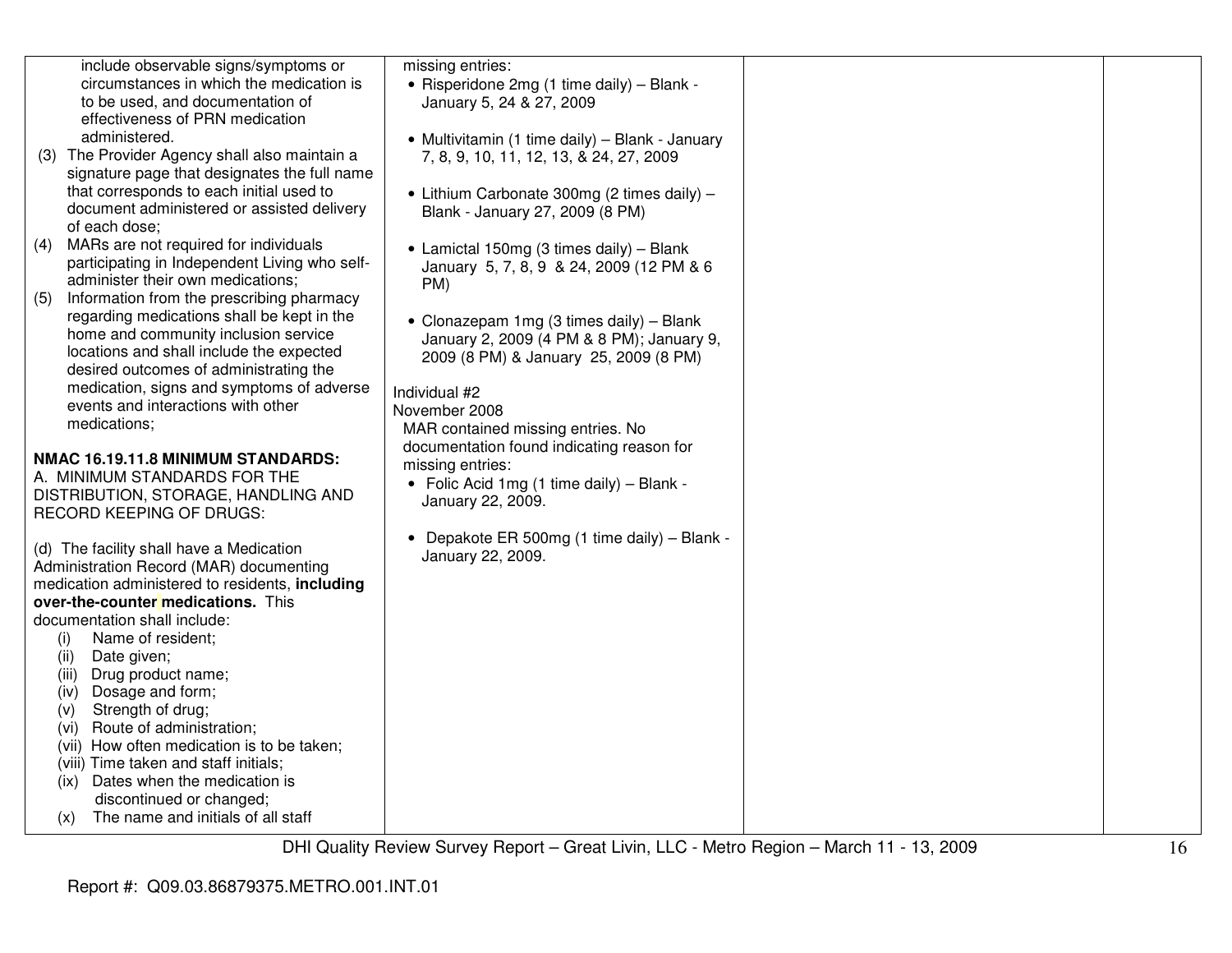| administering medications.                                                                                                                                                                                                                                                                                                                                            |  |  |
|-----------------------------------------------------------------------------------------------------------------------------------------------------------------------------------------------------------------------------------------------------------------------------------------------------------------------------------------------------------------------|--|--|
| <b>Model Custodial Procedure Manual</b><br><b>D. Administration of Drugs</b><br>Unless otherwise stated by practitioner, patients<br>will not be allowed to administer their own<br>medications.<br>Document the practitioner's order authorizing the<br>self-administration of medications.                                                                          |  |  |
| All PRN (As needed) medications shall have<br>complete detail instructions regarding the<br>administering of the medication. This shall<br>include:<br>$\triangleright$ symptoms that indicate the use of the<br>medication,<br>exact dosage to be used, and<br>$\blacktriangleright$<br>the exact amount to be used in a 24 hour<br>$\blacktriangleright$<br>period. |  |  |
|                                                                                                                                                                                                                                                                                                                                                                       |  |  |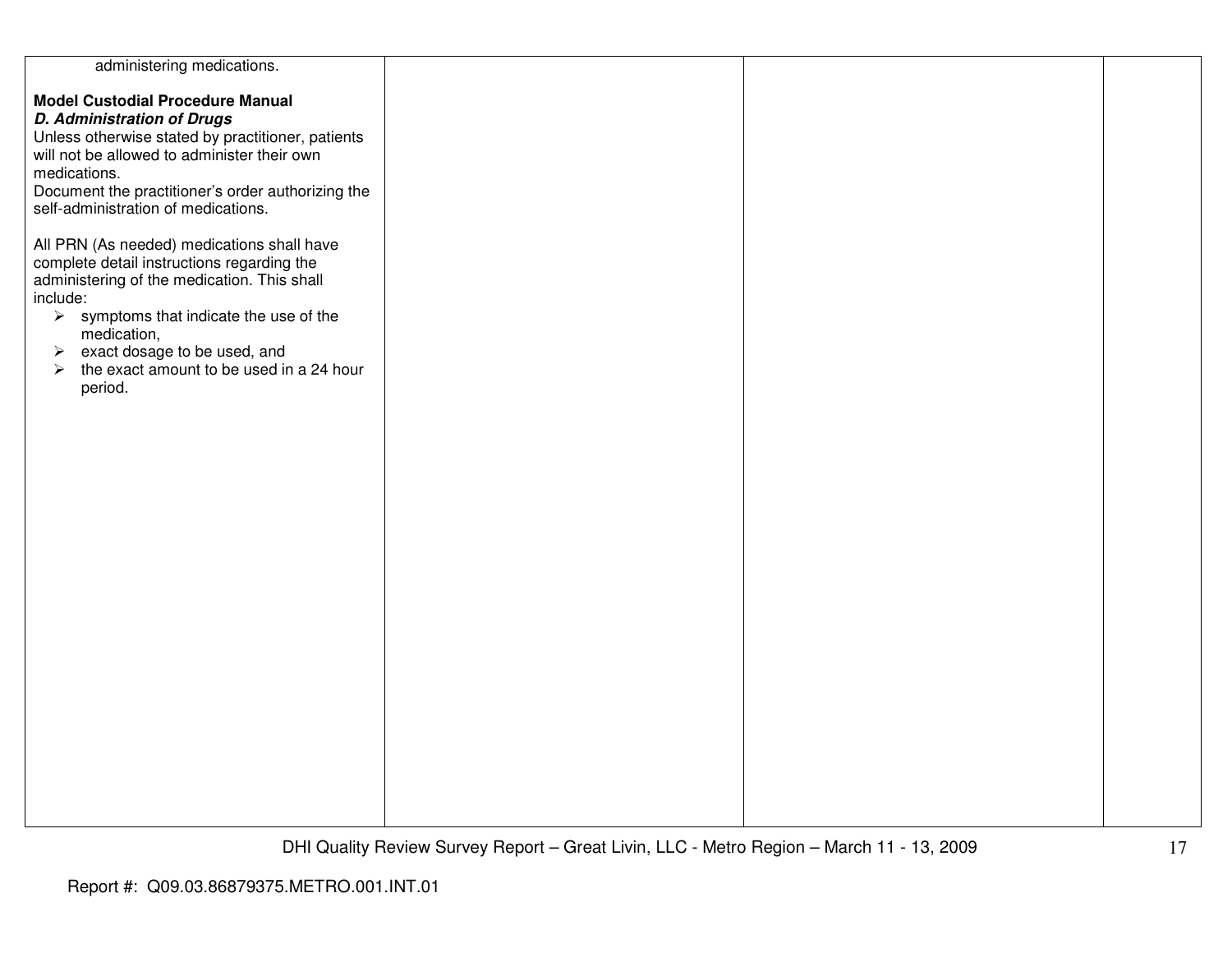| Tag #1A20 DSP Training Documents                                                            | <b>Scope and Severity Rating: E</b>                   |  |
|---------------------------------------------------------------------------------------------|-------------------------------------------------------|--|
| Developmental Disabilities (DD) Waiver Service                                              | Based on record review, the Agency failed to          |  |
| Standards effective 4/1/2007                                                                | ensure that Orientation and Training                  |  |
| <b>CHAPTER 1 IV. GENERAL REQUIREMENTS</b>                                                   | requirements were met for 10 of 14 Direct             |  |
| <b>FOR PROVIDER AGENCY SERVICE</b>                                                          | Service Personnel.                                    |  |
| PERSONNEL: The objective of this section is to                                              |                                                       |  |
| establish personnel standards for DD Medicaid                                               | Review of Direct Service Personnel training           |  |
| Waiver Provider Agencies for the following                                                  | records found no evidence of the following            |  |
| services: Community Living Supports,                                                        | required DOH/DDSD trainings and certification         |  |
| Community Inclusion Services, Respite,                                                      | being completed:                                      |  |
| Substitute Care and Personal Support                                                        |                                                       |  |
| Companion Services. These standards apply to<br>all personnel who provide services, whether | Pre- Service (DSP #48 & 51)                           |  |
| directly employed or subcontracting with the                                                |                                                       |  |
| Provider Agency. Additional personnel                                                       | Basic Health/Orientation (DSP #43, 48 &               |  |
| requirements and qualifications may be                                                      | 49)                                                   |  |
| applicable for specific service standards.                                                  | Person-Centered Planning (1-Day) (DSP                 |  |
| C. Orientation and Training Requirements:                                                   | #46 & 53)                                             |  |
| Orientation and training for direct support                                                 |                                                       |  |
| staff and his or her supervisors shall comply                                               | First Aid (DSP #40, 42, 46, 47, 52 & 53)<br>$\bullet$ |  |
| with the DDSD/DOH Policy Governing the                                                      |                                                       |  |
| <b>Training Requirements for Direct Support</b>                                             | CPR (DSP #40, 42, 46, 47, 52 & 53)                    |  |
| <b>Staff and Internal Service Coordinators</b>                                              |                                                       |  |
| Serving Individuals with Developmental                                                      | Level 1 Health (DSP #52)                              |  |
| Disabilities to include the following:                                                      |                                                       |  |
| Each new employee shall receive<br>(1)                                                      | Teaching & Support Strategies (DSP #52)               |  |
| appropriate orientation, including but not                                                  |                                                       |  |
| limited to, all policies relating to fire                                                   | Positive Behavior Supports Strategies                 |  |
| prevention, accident prevention, incident                                                   | (DSP #52)                                             |  |
| management and reporting, and emergency                                                     |                                                       |  |
| procedures; and                                                                             | Participatory Communication & Choice                  |  |
| Individual-specific training for each individual<br>(2)                                     | Making (DSP #52)                                      |  |
| under his or her direct care, as described in                                               |                                                       |  |
| the individual service plan, prior to working                                               |                                                       |  |
| alone with the individual.                                                                  |                                                       |  |
|                                                                                             |                                                       |  |
|                                                                                             |                                                       |  |
|                                                                                             |                                                       |  |
|                                                                                             |                                                       |  |
|                                                                                             |                                                       |  |
|                                                                                             |                                                       |  |
|                                                                                             |                                                       |  |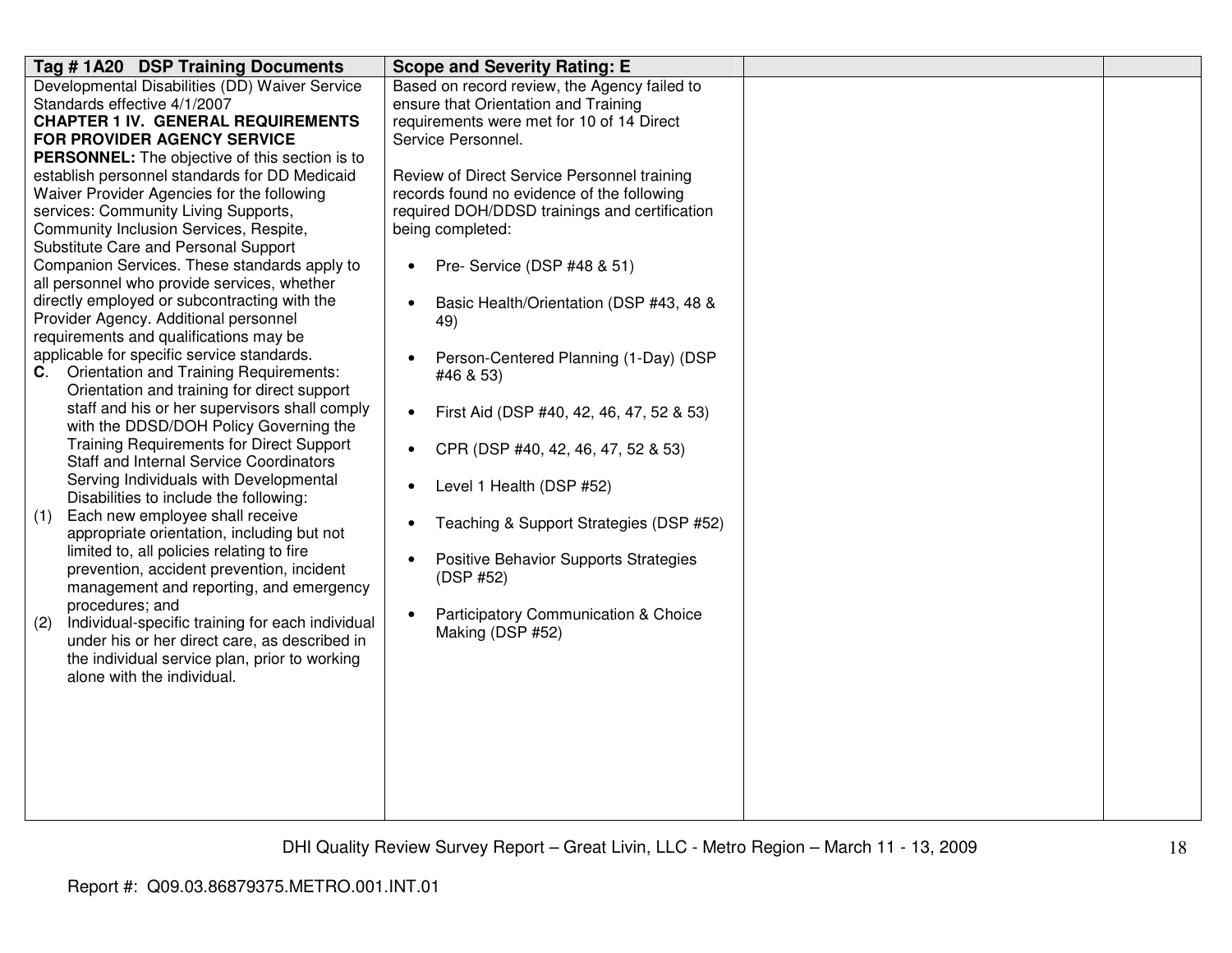| Tag # 1A25 (CoP) CCHS                                                                | <b>Scope and Severity Rating: E</b>              |  |
|--------------------------------------------------------------------------------------|--------------------------------------------------|--|
| <b>NMAC 7.1.9.9</b>                                                                  | Based on record review, the Agency failed to     |  |
| A. Prohibition on Employment: A care                                                 | maintain documentation indicating no             |  |
| provider shall not hire or continue the                                              | "disqualifying convictions" or documentation of  |  |
| employment or contractual services of any                                            | the timely submission of pertinent application   |  |
| applicant, caregiver or hospital caregiver for                                       | information to the Caregiver Criminal History    |  |
| whom the care provider has received notice of a                                      | Screening Program was on file for 2 of 14 Agency |  |
| disqualifying conviction, except as provided in                                      | Personnel.                                       |  |
| Subsection B of this section.                                                        |                                                  |  |
| <b>NMAC 7.1.9.11</b>                                                                 | • #43 - Date of Hire 01/05/2009                  |  |
| <b>DISQUALIFYING CONVICTIONS.</b> The following                                      | • #48 - Date of Hire 02/02/2009                  |  |
| felony convictions disqualify an applicant,                                          |                                                  |  |
| caregiver or hospital caregiver from employment                                      |                                                  |  |
| or contractual services with a care provider:                                        |                                                  |  |
| A. homicide;                                                                         |                                                  |  |
| <b>B.</b> trafficking, or trafficking in controlled                                  |                                                  |  |
| substances;                                                                          |                                                  |  |
| C. kidnapping, false imprisonment, aggravated                                        |                                                  |  |
| assault or aggravated battery;                                                       |                                                  |  |
| D. rape, criminal sexual penetration, criminal                                       |                                                  |  |
| sexual contact, incest, indecent exposure, or                                        |                                                  |  |
| other related felony sexual offenses;                                                |                                                  |  |
| E. crimes involving adult abuse, neglect or                                          |                                                  |  |
| financial exploitation;                                                              |                                                  |  |
| F. crimes involving child abuse or neglect;                                          |                                                  |  |
| G. crimes involving robbery, larceny, extortion,                                     |                                                  |  |
| burglary, fraud, forgery, embezzlement, credit                                       |                                                  |  |
| card fraud, or receiving stolen property; or                                         |                                                  |  |
| H. an attempt, solicitation, or conspiracy involving                                 |                                                  |  |
| any of the felonies in this subsection.                                              |                                                  |  |
| <b>Chapter 1.IV. General Provider Requirements.</b>                                  |                                                  |  |
| D. Criminal History Screening: All personnel                                         |                                                  |  |
| shall be screened by the Provider Agency in                                          |                                                  |  |
| regard to the employee's qualifications,                                             |                                                  |  |
| references, and employment history, prior to                                         |                                                  |  |
| employment. All Provider Agencies shall comply                                       |                                                  |  |
| with the Criminal Records Screening for<br>Caregivers 7.1.12 NMAC and Employee Abuse |                                                  |  |
| Registry 7.1.12 NMAC as required by the                                              |                                                  |  |
| Department of Health, Division of Health                                             |                                                  |  |
| Improvement.                                                                         |                                                  |  |
|                                                                                      |                                                  |  |
|                                                                                      |                                                  |  |
|                                                                                      |                                                  |  |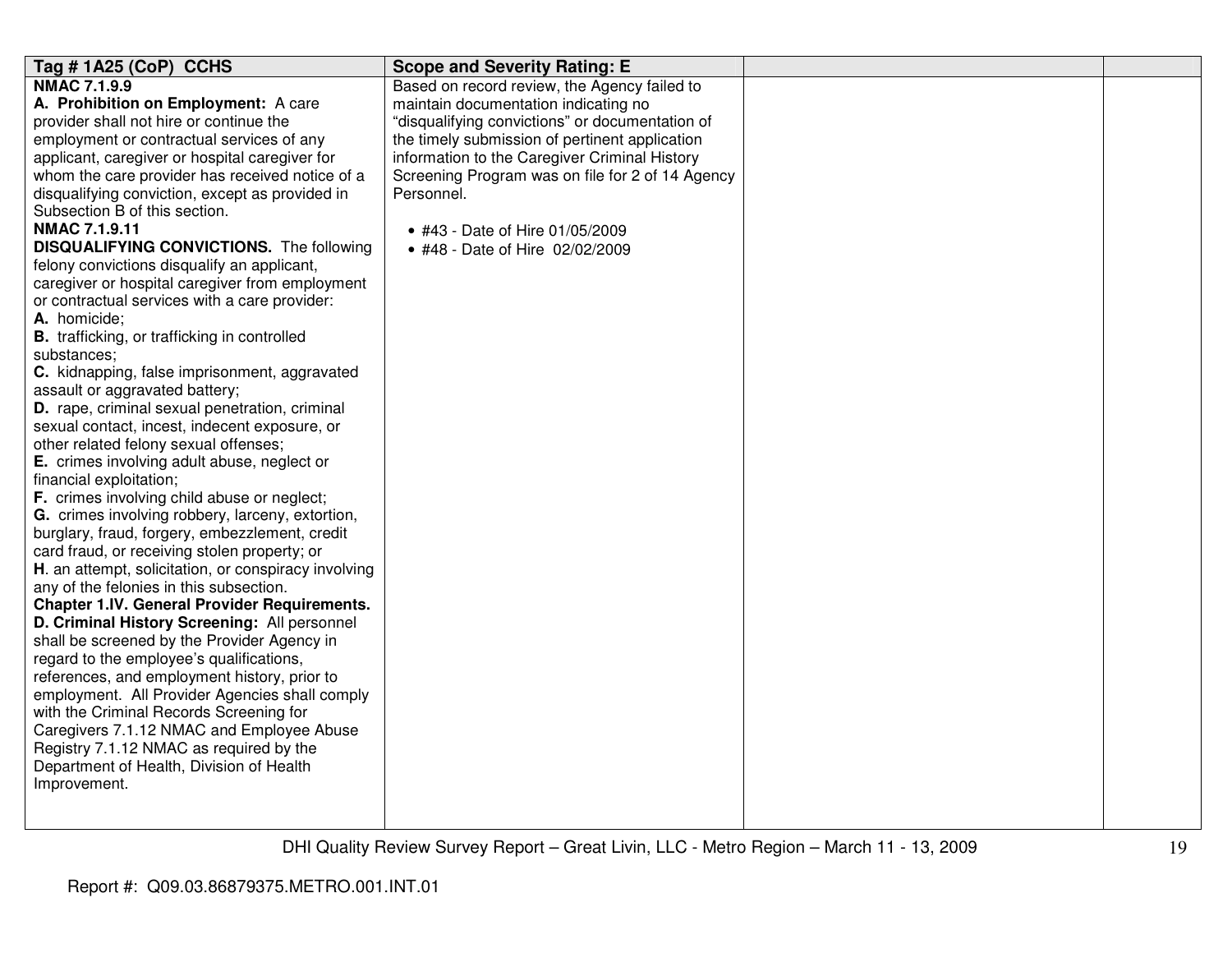| Tag #1A26 (CoP) COR / EAR                                | <b>Scope and Severity Rating: E</b>             |  |
|----------------------------------------------------------|-------------------------------------------------|--|
| <b>NMAC 7.1.12.8</b>                                     | Based on record review, the Agency failed to    |  |
| <b>REGISTRY ESTABLISHED; PROVIDER</b>                    | maintain documentation in the employee's        |  |
| <b>INQUIRY REQUIRED:</b> Upon the effective date of      | personnel records that evidenced inquiry to the |  |
| this rule, the department has established and            | Employee Abuse Registry prior to employment     |  |
| maintains an accurate and complete electronic            | for 4 of 14 Agency Personnel.                   |  |
| registry that contains the name, date of birth,          |                                                 |  |
| address, social security number, and other               | • #47 - Date of Hire 08/15/2008                 |  |
| appropriate identifying information of all persons       | • #51 - Date of Hire 12/09/2008                 |  |
| who, while employed by a provider, have been             | • #52 - Date of Hire 10/05/2006                 |  |
| determined by the department, as a result of an          | • #53 - Date of Hire 10/20/2008                 |  |
| investigation of a complaint, to have engaged in a       |                                                 |  |
| substantiated registry-referred incident of abuse,       |                                                 |  |
| neglect or exploitation of a person receiving care       |                                                 |  |
| or services from a provider. Additions and               |                                                 |  |
| updates to the registry shall be posted no later         |                                                 |  |
| than two (2) business days following receipt.            |                                                 |  |
| Only department staff designated by the                  |                                                 |  |
| custodian may access, maintain and update the            |                                                 |  |
| data in the registry.                                    |                                                 |  |
| Provider requirement to inquire of<br>А.                 |                                                 |  |
| registry. A provider, prior to employing or              |                                                 |  |
| contracting with an employee, shall inquire of the       |                                                 |  |
| registry whether the individual under                    |                                                 |  |
| consideration for employment or contracting is           |                                                 |  |
| listed on the registry.                                  |                                                 |  |
| <b>B.</b><br>Prohibited employment. A provider           |                                                 |  |
| may not employ or contract with an individual to         |                                                 |  |
| be an employee if the individual is listed on the        |                                                 |  |
| registry as having a substantiated registry-             |                                                 |  |
| referred incident of abuse, neglect or exploitation      |                                                 |  |
| of a person receiving care or services from a            |                                                 |  |
| provider.<br>Documentation of inquiry to registry.<br>D. |                                                 |  |
| The provider shall maintain documentation in the         |                                                 |  |
| employee's personnel or employment records               |                                                 |  |
| that evidences the fact that the provider made an        |                                                 |  |
| inquiry to the registry concerning that employee         |                                                 |  |
| prior to employment. Such documentation must             |                                                 |  |
| include evidence, based on the response to such          |                                                 |  |
| inquiry received from the custodian by the               |                                                 |  |
| provider, that the employee was not listed on the        |                                                 |  |
| registry as having a substantiated registry-             |                                                 |  |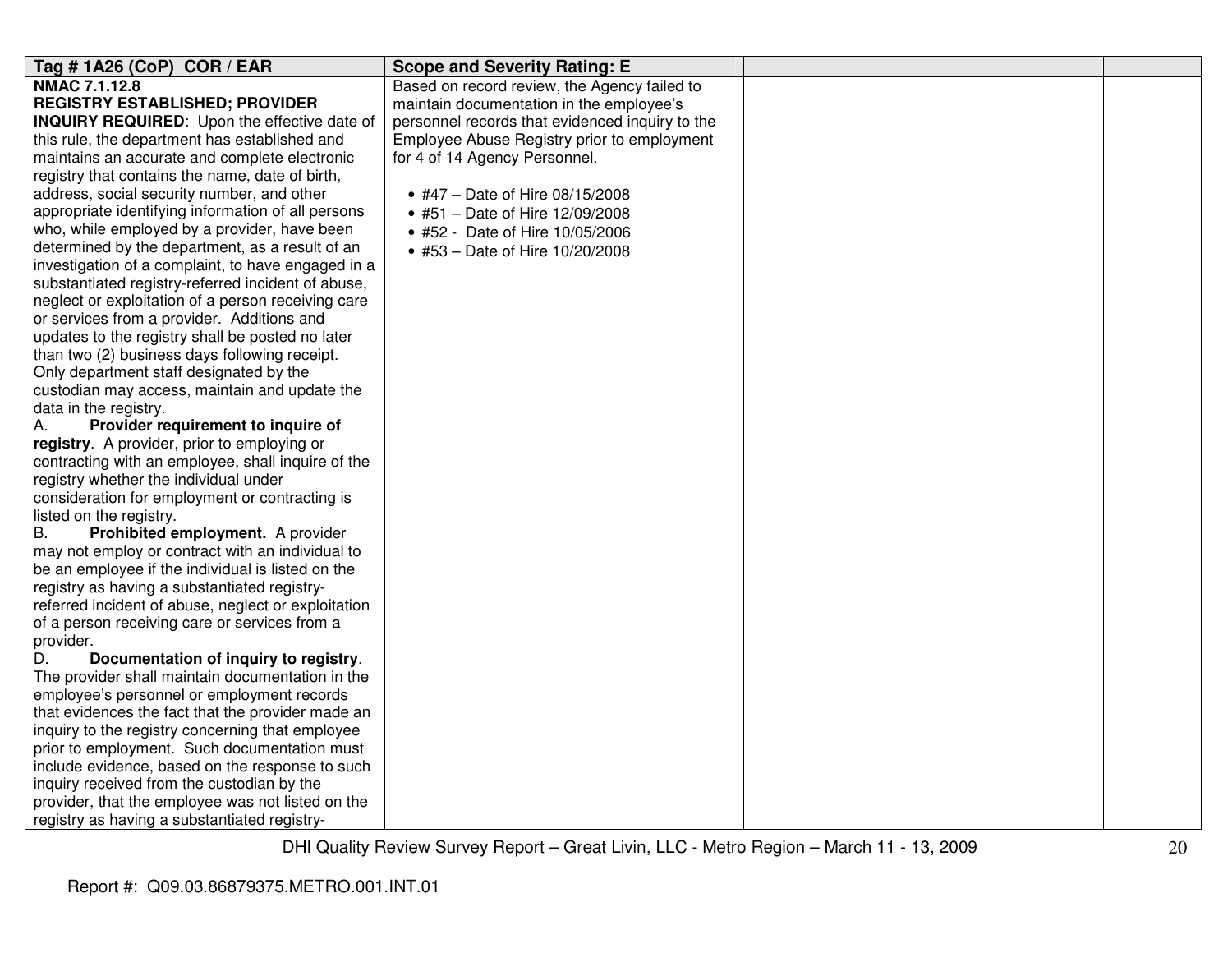referred incident of abuse, neglect or exploitation. E. **Documentation for other staff**. With respect to all employed or contracted individuals providing direct care who are licensed health care professionals or certified nurse aides, the provider shall maintain documentation reflecting the individual's current licensure as a health careprofessional or current certification as a nurse aide.

 **Chapter 1.IV.** General Provider Requirements. D. Criminal History Screening: All personnel shall be screened by the Provider Agency in regard to the employee's qualifications, references, and employment history, prior to employment. All Provider Agencies shall comply with the Criminal Records Screening for Caregivers 7.1.12 NMAC and Employee Abuse Registry 7.1.12 NMAC as required by the Department of Health, Division of Health Improvement.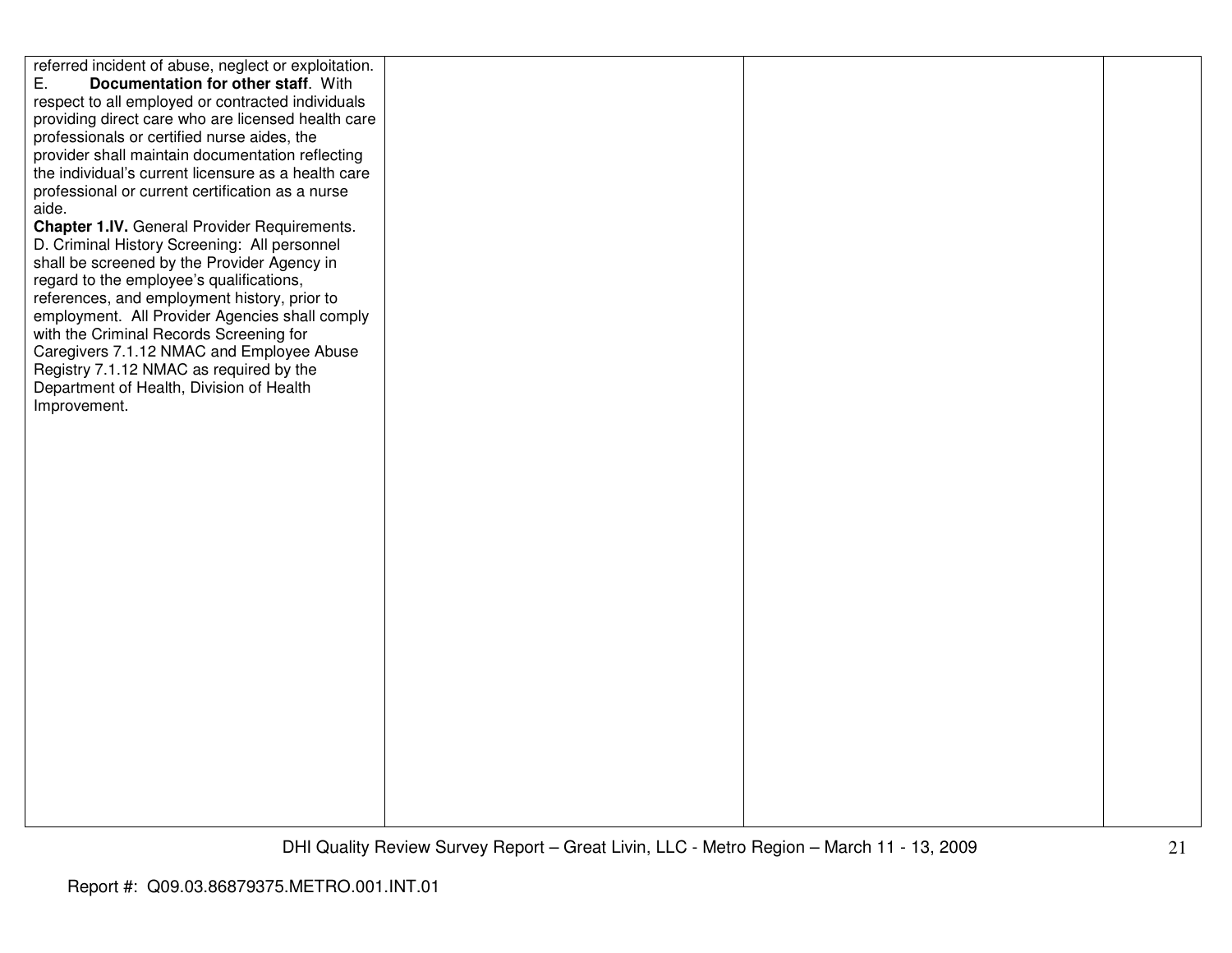| Tag # 1A28 (CoP) Incident Mgt. System                                                         | <b>Scope &amp; Severity Rating: E</b>       |  |
|-----------------------------------------------------------------------------------------------|---------------------------------------------|--|
| NMAC 7.1.13.10                                                                                | Based on record review and interview, the   |  |
| <b>INCIDENT MANAGEMENT SYSTEM</b>                                                             | Agency failed to provide documentation      |  |
| <b>REQUIREMENTS:</b>                                                                          | verifying completion of Incident Management |  |
| A. General: All licensed health care facilities and                                           | Training for 9 of 14 Agency Personnel.      |  |
| community based service providers shall establish                                             |                                             |  |
| and maintain an incident management system,                                                   | Abuse, Neglect & Exploitation Incident      |  |
| which emphasizes the principles of prevention                                                 | Management Training (#40, 42, 43, 46,       |  |
| and staff involvement. The licensed health care                                               | 48, 49, 51, 52 & 53)                        |  |
| facility or community based service provider shall                                            |                                             |  |
| ensure that the incident management system                                                    |                                             |  |
| policies and procedures requires all employees to                                             |                                             |  |
| be competently trained to respond to, report, and                                             |                                             |  |
| document incidents in a timely and accurate                                                   |                                             |  |
| manner.                                                                                       |                                             |  |
| D. Training Documentation: All licensed health<br>care facilities and community based service |                                             |  |
| providers shall prepare training documentation for                                            |                                             |  |
| each employee to include a signed statement                                                   |                                             |  |
| indicating the date, time, and place they received                                            |                                             |  |
| their incident management reporting instruction.                                              |                                             |  |
| The licensed health care facility and community                                               |                                             |  |
| based service provider shall maintain                                                         |                                             |  |
| documentation of an employee's training for a                                                 |                                             |  |
| period of at least twelve (12) months, or six (6)                                             |                                             |  |
| months after termination of an employee's                                                     |                                             |  |
| employment. Training curricula shall be kept on                                               |                                             |  |
| the provider premises and made available on                                                   |                                             |  |
| request by the department. Training                                                           |                                             |  |
| documentation shall be made available                                                         |                                             |  |
| immediately upon a division representative's                                                  |                                             |  |
| request. Failure to provide employee training                                                 |                                             |  |
| documentation shall subject the licensed health                                               |                                             |  |
| care facility or community based service provider                                             |                                             |  |
| to the penalties provided for in this rule.                                                   |                                             |  |
|                                                                                               |                                             |  |
|                                                                                               |                                             |  |
|                                                                                               |                                             |  |
|                                                                                               |                                             |  |
|                                                                                               |                                             |  |
|                                                                                               |                                             |  |
|                                                                                               |                                             |  |
|                                                                                               |                                             |  |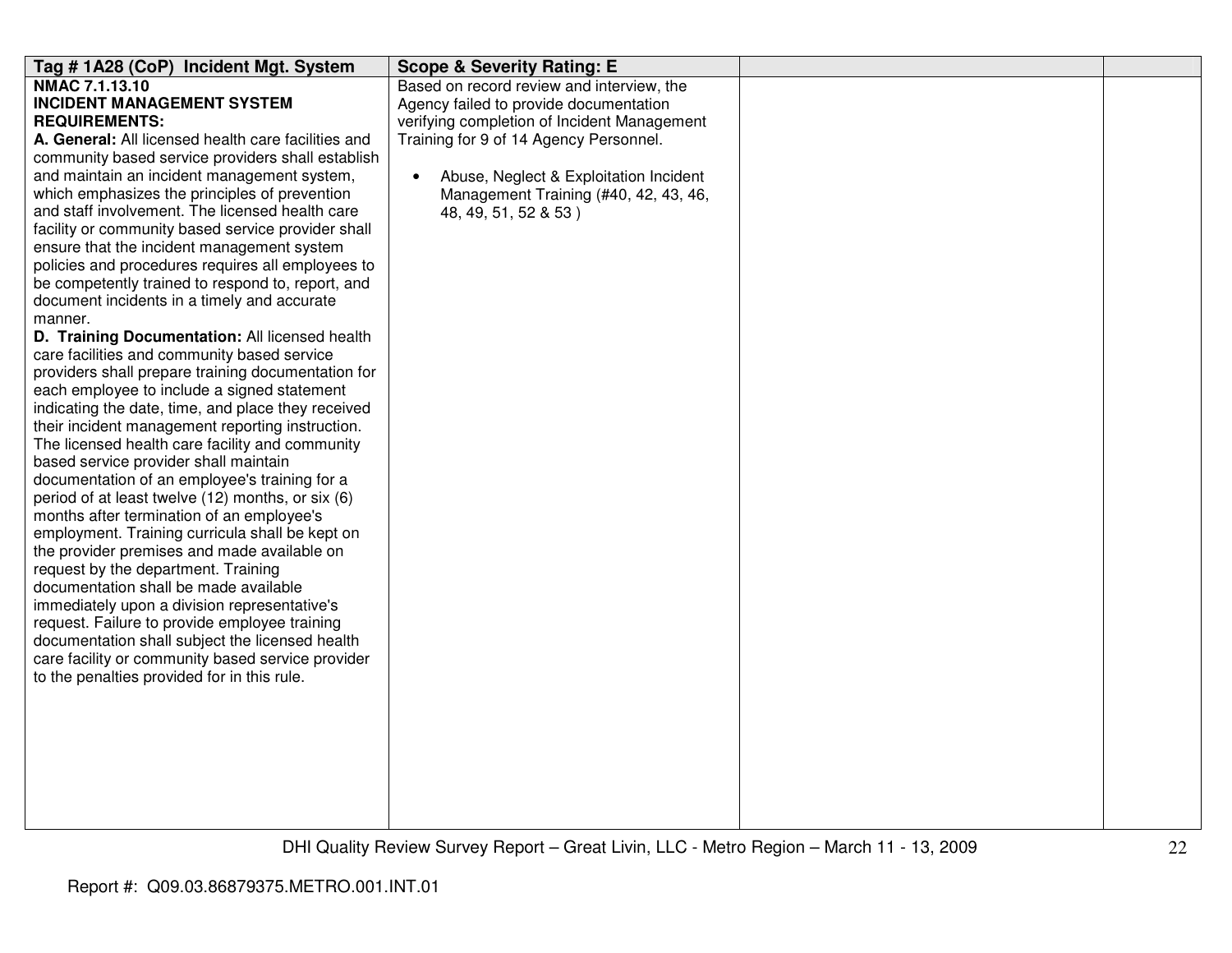| Tag #1A28 (CoP) Incident Mgt. System                | <b>Scope &amp; Severity Rating: F</b>             |  |
|-----------------------------------------------------|---------------------------------------------------|--|
| <b>NMAC 7.1.13.10</b>                               | Based on record review, the Agency failed to      |  |
| <b>INCIDENT MANAGEMENT SYSTEM</b>                   | provide documentation indicating consumer,        |  |
| <b>REQUIREMENTS:</b>                                | family members, or legal guardians had            |  |
| General: All licensed health care facilities<br>А.  | received an orientation packet including incident |  |
| and community based service providers shall         | management system policies and procedural         |  |
| establish and maintain an incident management       | information concerning the reporting of abuse,    |  |
| system, which emphasizes the principles of          | neglect or exploitation for 2 of 2 individuals.   |  |
| prevention and staff involvement. The licensed      |                                                   |  |
| health care facility or community based service     | • Parent/Guardian Incident Management             |  |
| provider shall ensure that the incident             | (Abuse, Neglect & Exploitation) Training (#1      |  |
| management system policies and procedures           | 82)                                               |  |
| requires all employees to be competently trained    |                                                   |  |
| to respond to, report, and document incidents in a  |                                                   |  |
| timely and accurate manner.                         |                                                   |  |
| <b>Consumer and Guardian Orientation</b><br>Е.      |                                                   |  |
| Packet: Consumers, family members and legal         |                                                   |  |
| guardians shall be made aware of and have           |                                                   |  |
| available immediate accessibility to the licensed   |                                                   |  |
| health care facility and community based service    |                                                   |  |
| provider incident reporting processes. The          |                                                   |  |
| licensed health care facility and community based   |                                                   |  |
| service provider shall provide consumers, family    |                                                   |  |
| members or legal guardians an orientation packet    |                                                   |  |
| to include incident management systems policies     |                                                   |  |
| and procedural information concerning the           |                                                   |  |
| reporting of abuse, neglect or misappropriation.    |                                                   |  |
| The licensed health care facility and community     |                                                   |  |
| based service provider shall include a signed       |                                                   |  |
| statement indicating the date, time, and place they |                                                   |  |
| received their orientation packet to be contained   |                                                   |  |
| in the consumer's file. The appropriate consumer,   |                                                   |  |
| family member or legal guardian shall sign this at  |                                                   |  |
| the time of orientation.                            |                                                   |  |
|                                                     |                                                   |  |
|                                                     |                                                   |  |
|                                                     |                                                   |  |
|                                                     |                                                   |  |
|                                                     |                                                   |  |
|                                                     |                                                   |  |
|                                                     |                                                   |  |
|                                                     |                                                   |  |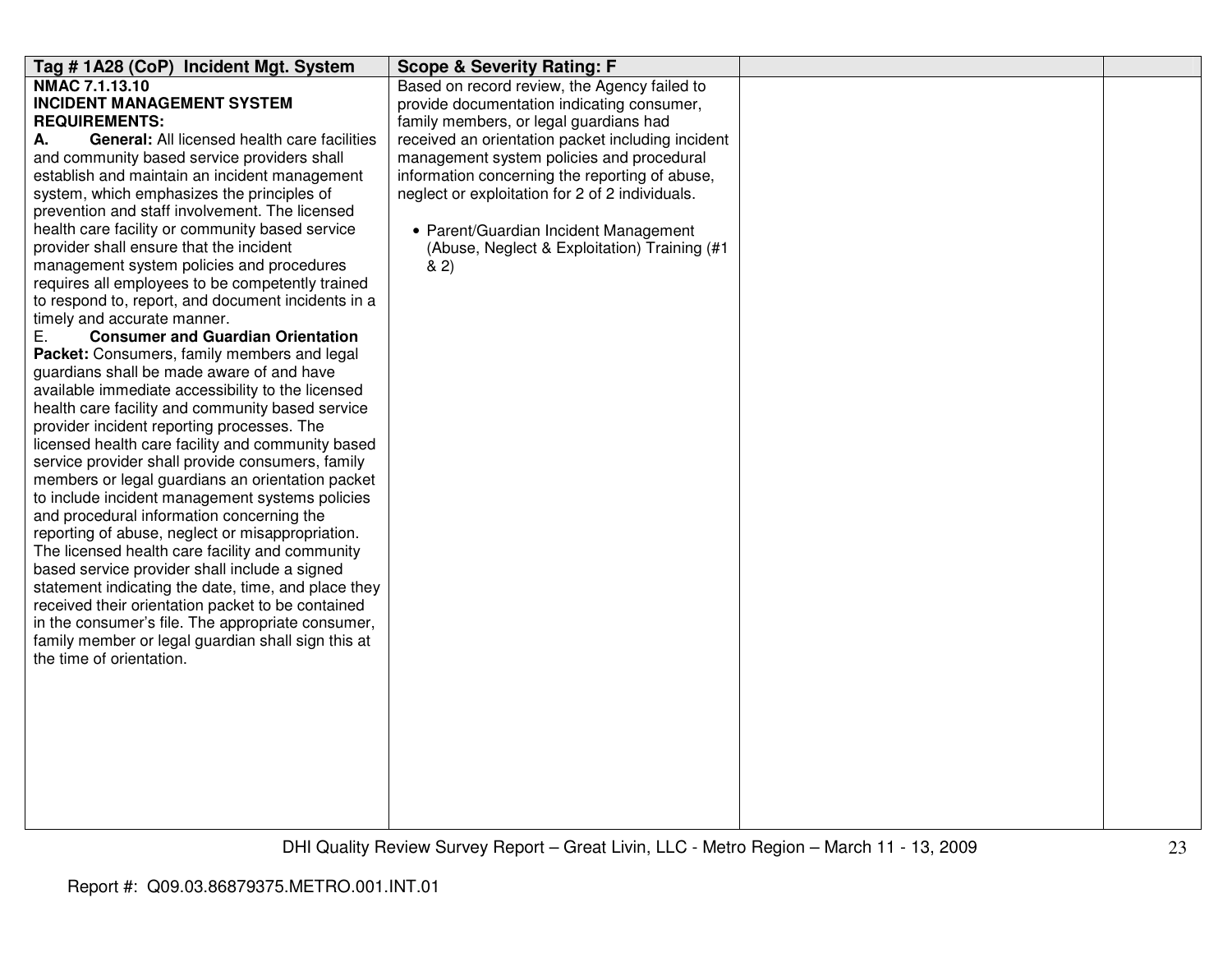| Tag #1A29 Complaints / Grievances                   | <b>Scope and Severity Rating: C</b>             |  |
|-----------------------------------------------------|-------------------------------------------------|--|
| <b>NMAC 7.26.3.6</b>                                | Based on record review, the Agency failed to    |  |
| Α.<br>These regulations set out rights that the     | provide documentation that the complaint        |  |
| department expects all providers of services to     | procedure had been made available to            |  |
| individuals with developmental disabilities to      | individuals or their legal guardians for 2 of 2 |  |
| respect. These regulations are intended to          | individuals.                                    |  |
| complement the department's Client Complaint        |                                                 |  |
| Procedures (7 NMAC 26.4) [now 7.26.4 NMAC].         | • Grievance/Complaint Procedure (#1 & 2)        |  |
| NMAC 7.26.3.13 Client Complaint Procedure           |                                                 |  |
| Available. A complainant may initiate a complaint   |                                                 |  |
| as provided in the client complaint procedure to    |                                                 |  |
| resolve complaints alleging that a service provider |                                                 |  |
| has violated a client's rights as described in      |                                                 |  |
| Section 10 [now 7.26.3.10 NMAC]. The                |                                                 |  |
| department will enforce remedies for                |                                                 |  |
| substantiated complaints of violation of a client's |                                                 |  |
| rights as provided in client complaint procedure.   |                                                 |  |
| [09/12/94; 01/15/97; Recompiled 10/31/01]           |                                                 |  |
| NMAC 7.26.4.13 Complaint Process:                   |                                                 |  |
| A. (2). The service provider's complaint or         |                                                 |  |
| grievance procedure shall provide, at a minimum,    |                                                 |  |
| that: (a) the client is notified of the service     |                                                 |  |
| provider's complaint or grievance procedure         |                                                 |  |
|                                                     |                                                 |  |
|                                                     |                                                 |  |
|                                                     |                                                 |  |
|                                                     |                                                 |  |
|                                                     |                                                 |  |
|                                                     |                                                 |  |
|                                                     |                                                 |  |
|                                                     |                                                 |  |
|                                                     |                                                 |  |
|                                                     |                                                 |  |
|                                                     |                                                 |  |
|                                                     |                                                 |  |
|                                                     |                                                 |  |
|                                                     |                                                 |  |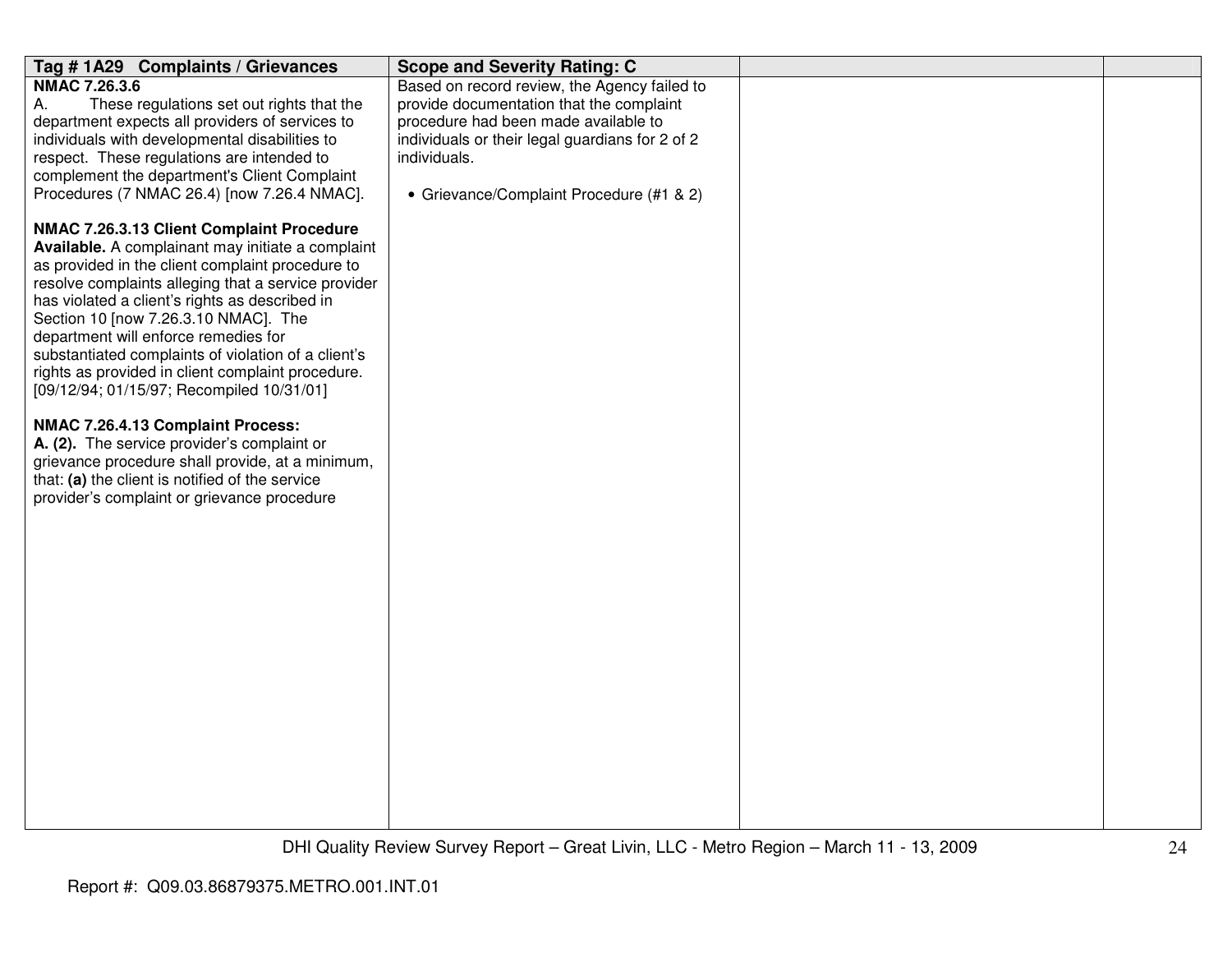| Tag # 1A36 SC Training                              | <b>Scope and Severity Rating: C</b>             |  |
|-----------------------------------------------------|-------------------------------------------------|--|
| Developmental Disabilities (DD) Waiver Service      | Based on record review, the Agency failed to    |  |
| Standards effective 4/1/2007                        | ensure that Orientation and Training            |  |
| <b>CHAPTER 1 IV. GENERAL REQUIREMENTS</b>           | requirements were met for 1 of 1 Service        |  |
| FOR PROVIDER AGENCY SERVICE                         | Coordinators.                                   |  |
| PERSONNEL: The objective of this section is to      |                                                 |  |
| establish personnel standards for DD Medicaid       | Review of Service Coordinators training records |  |
| Waiver Provider Agencies for the following          | found no evidence of the following required     |  |
| services: Community Living Supports, Community      | DOH/DDSD trainings being completed:             |  |
| Inclusion Services, Respite, Substitute Care and    |                                                 |  |
| Personal Support Companion Services. These          | • Promoting Effective Teamwork (SC #41)         |  |
| standards apply to all personnel who provide        |                                                 |  |
| services, whether directly employed or              |                                                 |  |
| subcontracting with the Provider Agency.            |                                                 |  |
| Additional personnel requirements and               |                                                 |  |
| qualifications may be applicable for specific       |                                                 |  |
| service standards.                                  |                                                 |  |
|                                                     |                                                 |  |
| <b>Orientation and Training Requirements:</b><br>C. |                                                 |  |
| Orientation and training for direct support         |                                                 |  |
| staff and his or her supervisors shall comply       |                                                 |  |
| with the DDSD/DOH Policy Governing the              |                                                 |  |
| <b>Training Requirements for Direct Support</b>     |                                                 |  |
| <b>Staff and Internal Service Coordinators</b>      |                                                 |  |
| Serving Individuals with Developmental              |                                                 |  |
| Disabilities to include the following:              |                                                 |  |
|                                                     |                                                 |  |
| Each new employee shall receive<br>(1)              |                                                 |  |
| appropriate orientation, including but not          |                                                 |  |
| limited to, all policies relating to fire           |                                                 |  |
| prevention, accident prevention, incident           |                                                 |  |
| management and reporting, and emergency             |                                                 |  |
| procedures.                                         |                                                 |  |
|                                                     |                                                 |  |
|                                                     |                                                 |  |
|                                                     |                                                 |  |
|                                                     |                                                 |  |
|                                                     |                                                 |  |
|                                                     |                                                 |  |
|                                                     |                                                 |  |
|                                                     |                                                 |  |
|                                                     |                                                 |  |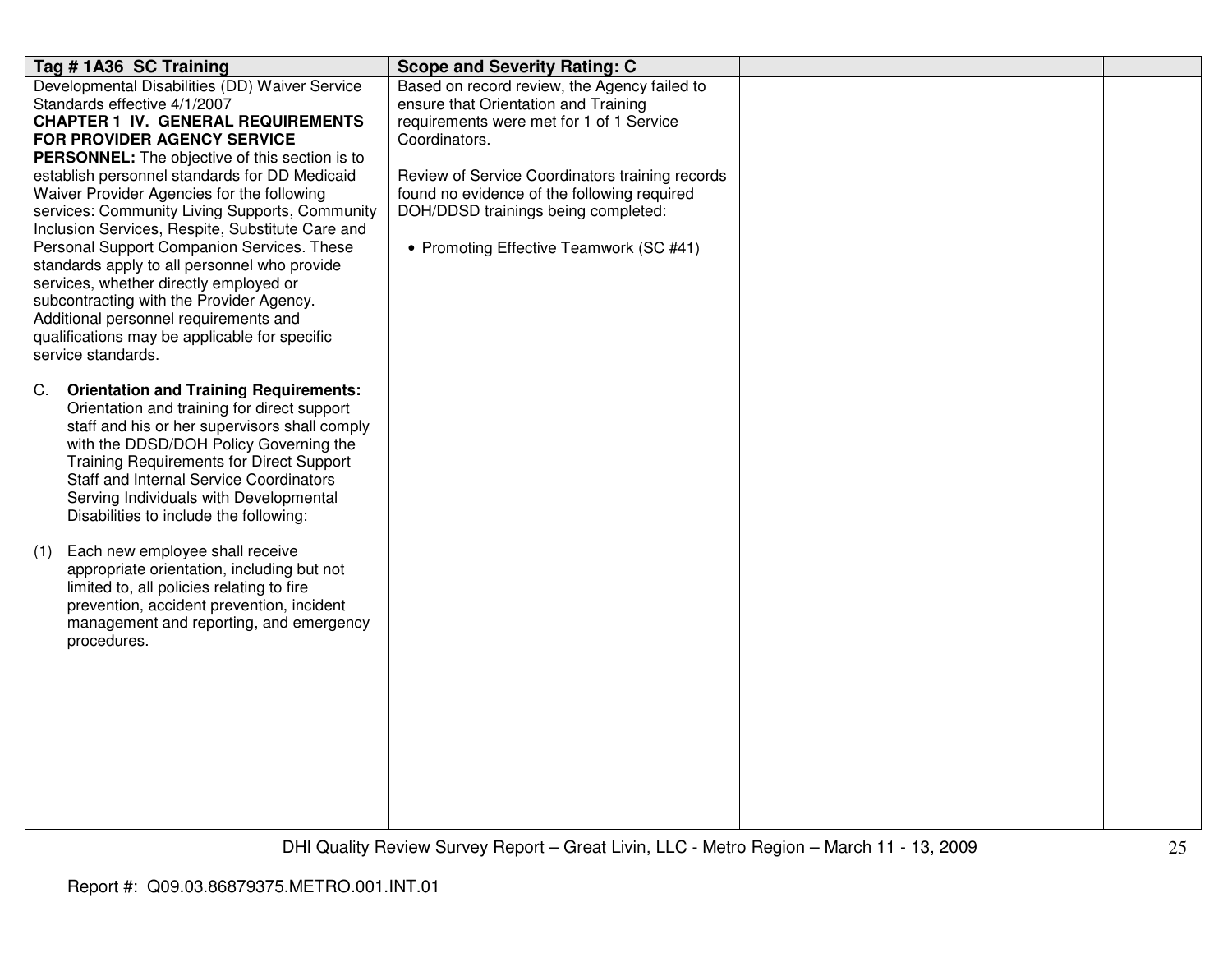| Tag # 6L14 Residential Case File                    | <b>Scope and Severity Rating: F</b>               |  |
|-----------------------------------------------------|---------------------------------------------------|--|
| Developmental Disabilities (DD) Waiver Service      | Based on record review, the Agency failed to      |  |
| Standards effective 4/1/2007                        | maintain a complete and confidential case file in |  |
| <b>CHAPTER 6. VIII. COMMUNITY LIVING</b>            | the residence for 2 of 2 Individuals receiving    |  |
| <b>SERVICE PROVIDER AGENCY</b>                      | Supported Living Services.                        |  |
| <b>REQUIREMENTS</b>                                 |                                                   |  |
| A. Residence Case File: For individuals             | • Current Emergency & Personal                    |  |
| receiving Supported Living or Family Living, the    | <b>Identification</b>                             |  |
| Agency shall maintain in the individual's home a    | $\circ$<br>Not Current (#1 & 2)                   |  |
| complete and current confidential case file for     |                                                   |  |
| each individual. For individuals receiving          | • Annual ISP (#1 & 2)                             |  |
| Independent Living Services, rather than            |                                                   |  |
| maintaining this file at the individual's home, the | • ISP Signature Page (#1 & 2)                     |  |
| complete and current confidential case file for     |                                                   |  |
| each individual shall be maintained at the          | • Addendum A $(\#1 \& 2)$                         |  |
| agency's administrative site. Each file shall       |                                                   |  |
| include the following:                              | • Individual Specific Training (Addendum B)       |  |
| (1) Complete and current ISP and all                | (#1 & 2)                                          |  |
| supplemental plans specific to the individual;      |                                                   |  |
| (2) Complete and current Health Assessment          | • Positive Behavioral Plan (#1 & 2)               |  |
| Tool;                                               |                                                   |  |
| (3) Current emergency contact information, which    | • Speech Therapy Plan (#1)                        |  |
| includes the individual's address, telephone        |                                                   |  |
| number, names and telephone numbers of              | • Occupational Therapy Plan (#1)                  |  |
| residential Community Living Support providers,     |                                                   |  |
| relatives, or guardian or conservator, primary care | • Health Assessment Tool (#1 & 2)                 |  |
| physician's name(s) and telephone number(s),        |                                                   |  |
| pharmacy name, address and telephone number         | • Crisis Plan                                     |  |
| and dentist name, address and telephone             | $\circ$                                           |  |
| number, and health plan;                            | Seizures (#1 & 2)                                 |  |
| (4) Up-to-date progress notes, signed and dated     |                                                   |  |
| by the person making the note for at least the past | • Progress Notes/Daily Contacts Logs (#1 &        |  |
| month (older notes may be transferred to the        | 2)<br>$\circ$                                     |  |
| agency office);                                     | Individual #1 - None found for February           |  |
|                                                     | 2009 & March 1 - 12, 2009                         |  |
| (5) Data collected to document ISP Action Plan      | $\circ$                                           |  |
| implementation                                      | Individual #2 - None found for February           |  |
| (6) Progress notes written by direct care staff and | 2009 & March 1 - 12, 2009                         |  |
| by nurses regarding individual health status and    |                                                   |  |
| physical conditions including action taken in       | • Data Collection/Data Tracking (#1 & 2)          |  |
| response to identified changes in condition for at  |                                                   |  |
| least the past month;                               | Individual #1 - None found for February           |  |
|                                                     | 2009 & March 1 - 12, 2009                         |  |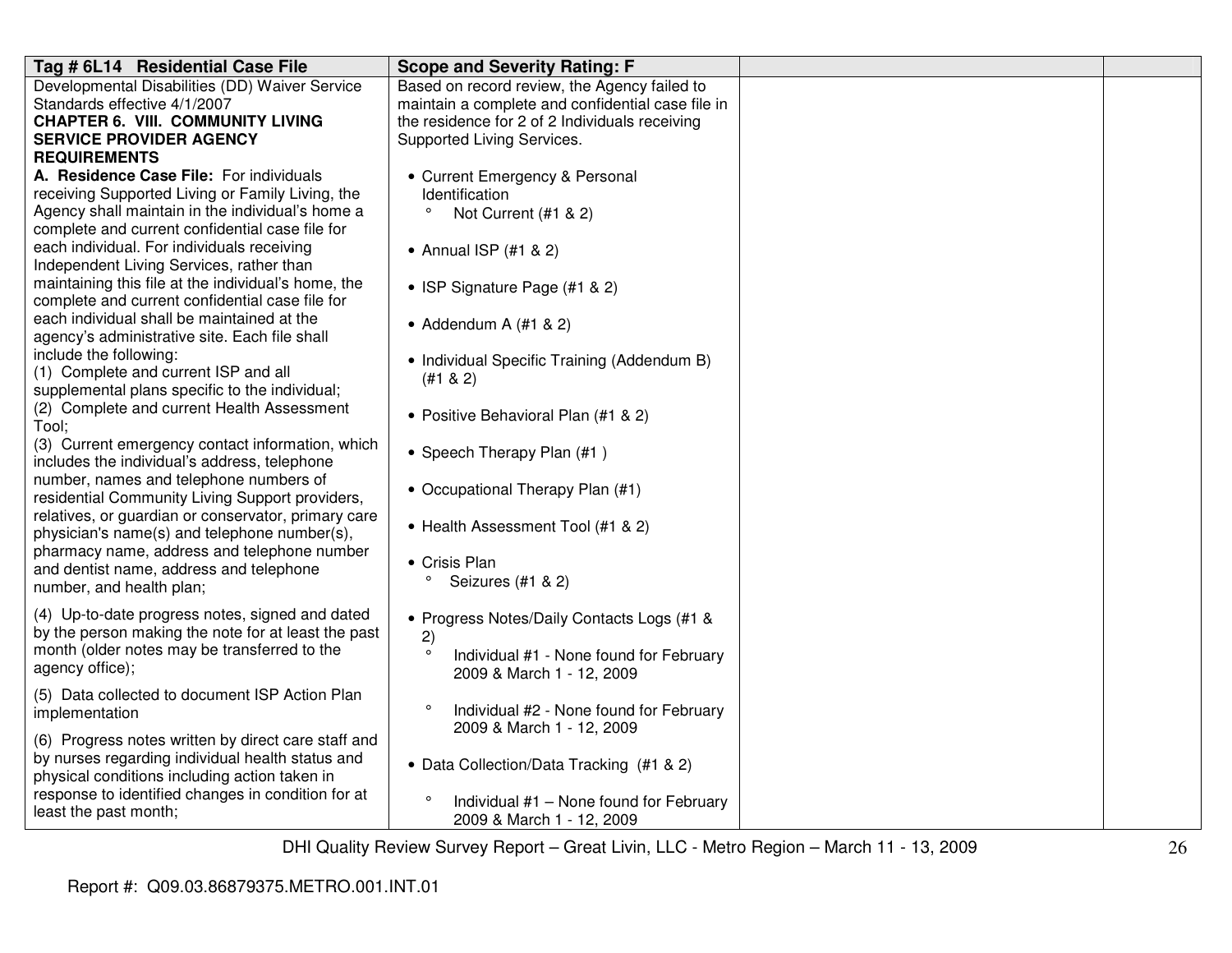| (7) Physician's or qualified health care providers   | $\circ$<br>Individual #2 - None found for February |  |
|------------------------------------------------------|----------------------------------------------------|--|
| written orders;                                      | 2009 & March 1 - 12, 2009                          |  |
| (8) Progress notes documenting implementation        |                                                    |  |
| of a physician's or qualified health care provider's | • Progress Notes written by DSP and/or             |  |
| order(s);                                            | Nurses (#1 & 2)                                    |  |
| (9) Medication Administration Record (MAR) for       |                                                    |  |
| the past three (3) months which includes:            | • Health Care Providers Written Orders (#1 &       |  |
| (a) The name of the individual;                      | 2)                                                 |  |
| (b) A transcription of the healthcare practitioners  |                                                    |  |
| prescription including the brand and generic         | • Record of visits of healthcare practitioners     |  |
| name of the medication;                              | (#1 & 2)                                           |  |
| (c) Diagnosis for which the medication is            |                                                    |  |
| prescribed;                                          | Medication Administration Record (MAR)             |  |
| (d) Dosage, frequency and method/route of            | (#1 & 2)                                           |  |
| delivery;                                            |                                                    |  |
| (e) Times and dates of delivery;                     | Individual #1 - None found for February            |  |
| Initials of person administering or assisting<br>(t) | 2009 & March 1 - 12, 2009                          |  |
| with medication; and                                 |                                                    |  |
| (g) An explanation of any medication irregularity,   | $\circ$<br>Individual #2 - None found for February |  |
| allergic reaction or adverse effect.                 | 2009 & March 1 - 12, 2009                          |  |
| For PRN medication an explanation for the<br>(h)     |                                                    |  |
| use of the PRN must include:                         |                                                    |  |
| Observable signs/symptoms or                         |                                                    |  |
| circumstances in which the medication is             |                                                    |  |
| to be used, and                                      |                                                    |  |
| Documentation of the effectiveness/result            |                                                    |  |
| of the PRN delivered.                                |                                                    |  |
| A MAR is not required for individuals<br>(1)         |                                                    |  |
| participating in Independent Living Services         |                                                    |  |
| who self-administer their own medication.            |                                                    |  |
| However, when medication administration is           |                                                    |  |
| provided as part of the Independent Living           |                                                    |  |
| Service a MAR must be maintained at the              |                                                    |  |
| individual's home and an updated copy must           |                                                    |  |
| be placed in the agency file on a weekly             |                                                    |  |
| basis.                                               |                                                    |  |
| (10) Record of visits to healthcare practitioners    |                                                    |  |
| including any treatment provided at the visit and a  |                                                    |  |
| record of all diagnostic testing for the current ISP |                                                    |  |
| year; and                                            |                                                    |  |
| (11) Medical History to include: demographic         |                                                    |  |
| data, current and past medical diagnoses             |                                                    |  |
| including the cause (if known) of the                |                                                    |  |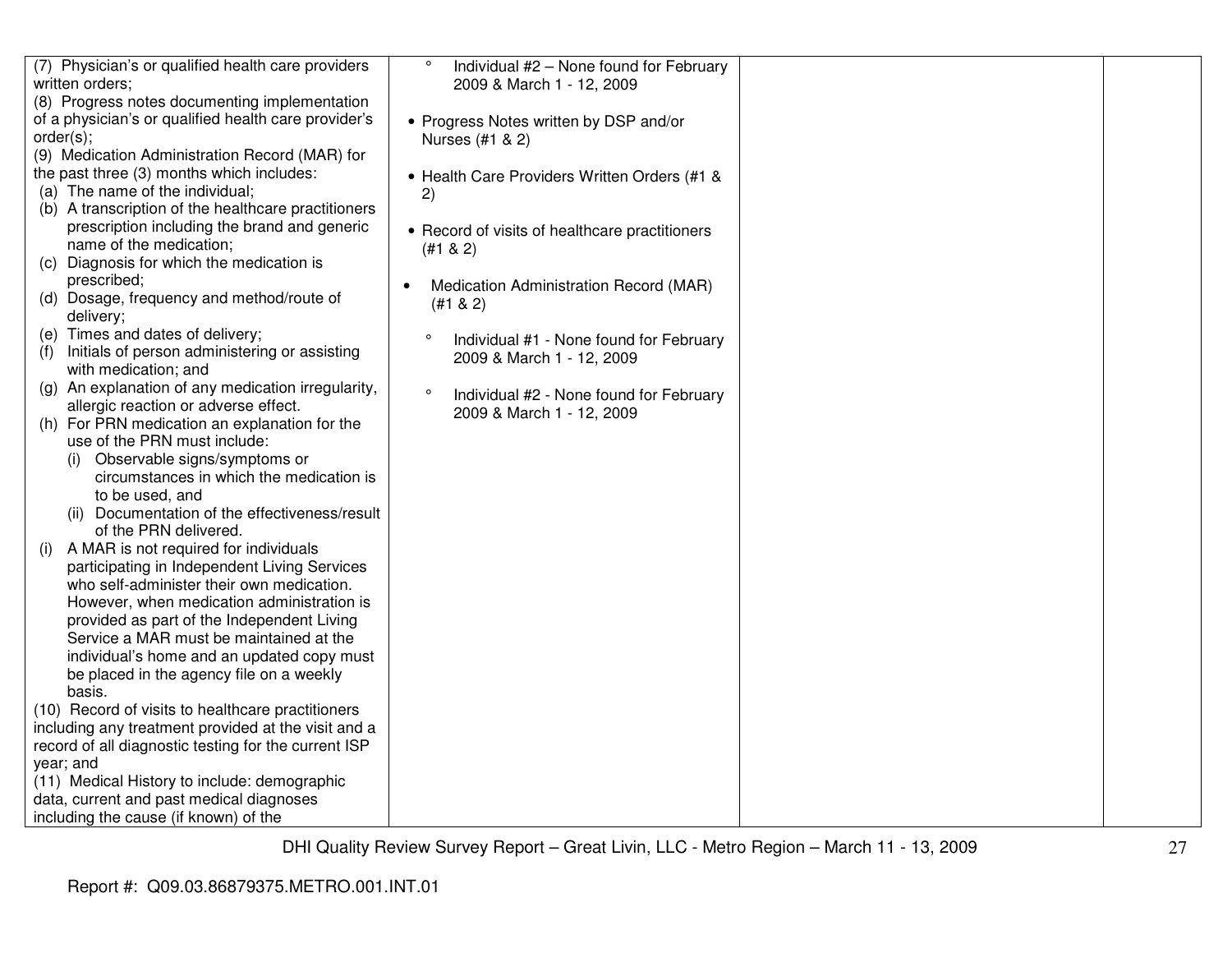| developmental disability and any psychiatric      |  |  |
|---------------------------------------------------|--|--|
| diagnosis, allergies (food, environmental,        |  |  |
| medications), status of routine adult health care |  |  |
| screenings, immunizations, hospital discharge     |  |  |
| summaries for past twelve (12) months, past       |  |  |
| medical history including hospitalizations,       |  |  |
| surgeries, injuries, family history and current   |  |  |
| physical exam.                                    |  |  |
|                                                   |  |  |
|                                                   |  |  |
|                                                   |  |  |
|                                                   |  |  |
|                                                   |  |  |
|                                                   |  |  |
|                                                   |  |  |
|                                                   |  |  |
|                                                   |  |  |
|                                                   |  |  |
|                                                   |  |  |
|                                                   |  |  |
|                                                   |  |  |
|                                                   |  |  |
|                                                   |  |  |
|                                                   |  |  |
|                                                   |  |  |
|                                                   |  |  |
|                                                   |  |  |
|                                                   |  |  |
|                                                   |  |  |
|                                                   |  |  |
|                                                   |  |  |
|                                                   |  |  |
|                                                   |  |  |
|                                                   |  |  |
|                                                   |  |  |
|                                                   |  |  |
|                                                   |  |  |
|                                                   |  |  |
|                                                   |  |  |
|                                                   |  |  |
|                                                   |  |  |
|                                                   |  |  |
|                                                   |  |  |
|                                                   |  |  |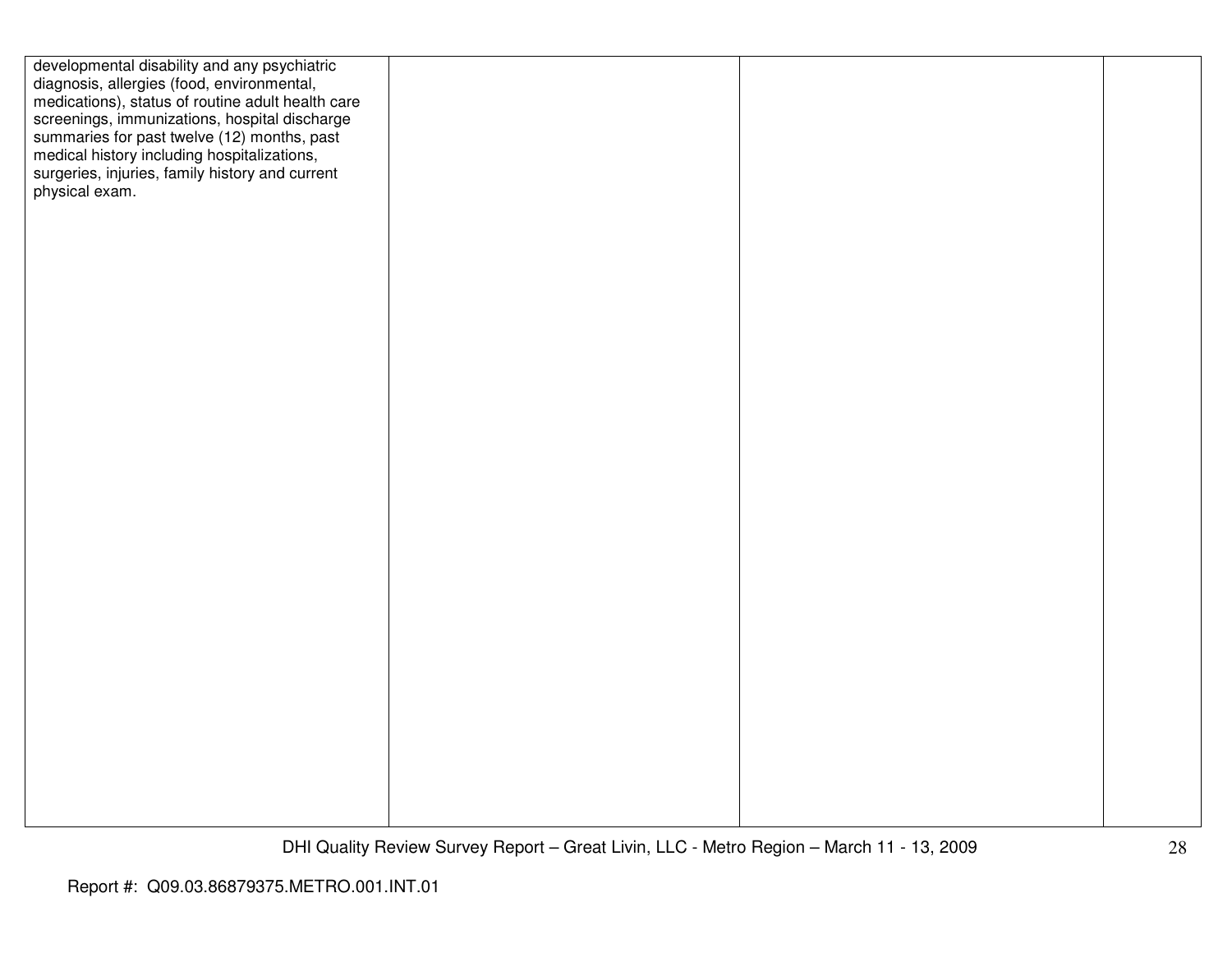| Tag # 6L25 (CoP) Residential Reqts.                                                                | <b>Scope and Severity Rating: F</b>                                                 |  |
|----------------------------------------------------------------------------------------------------|-------------------------------------------------------------------------------------|--|
| Developmental Disabilities (DD) Waiver Service                                                     | Based on observation, the Agency failed to                                          |  |
| Standards effective 4/1/2007                                                                       | ensure that each individual's residence met all                                     |  |
| <b>CHAPTER 6. VIII. COMMUNITY LIVING</b>                                                           | requirements within the standard for 1 of 1                                         |  |
| <b>SERVICE PROVIDER AGENCY</b>                                                                     | Supported Living residences.                                                        |  |
| <b>REQUIREMENTS</b>                                                                                |                                                                                     |  |
| L. Residence Requirements for Family Living                                                        | The following items were missing, not                                               |  |
| <b>Services and Supported Living Services</b>                                                      | functioning or incomplete:                                                          |  |
| (1) Supported Living Services and Family Living                                                    |                                                                                     |  |
| Services providers shall assure that each                                                          | • Accessible written documentation of actual                                        |  |
| individual's residence has:                                                                        | evacuation drills occurring at least three (3)                                      |  |
| (a) Battery operated or electric smoke detectors,<br>heat sensors, or a sprinkler system installed | times a year. For Supported Living<br>evacuation drills shall occur at least once a |  |
| in the residence;                                                                                  | year during each shift (#1 & 2)                                                     |  |
| (b) General-purpose first aid kit;                                                                 |                                                                                     |  |
| (c) When applicable due to an individual's health                                                  | • Accessible written procedures for                                                 |  |
| status, a blood borne pathogens kit;                                                               | emergency placement and relocation of                                               |  |
| (d) Accessible written procedures for emergency                                                    | individuals in the event of an emergency                                            |  |
| evacuation e.g. fire and weather-related                                                           | evacuation that makes the residence                                                 |  |
| threats;                                                                                           | unsuitable for occupancy. The emergency                                             |  |
| (e) Accessible telephone numbers of poison                                                         | evacuation procedures shall address, but                                            |  |
| control centers located within the line of sight                                                   | are not limited to, fire, chemical and/or                                           |  |
| of the telephone;                                                                                  | hazardous waste spills, and flooding                                                |  |
| Accessible written documentation of actual<br>(f)                                                  | (#1 & 2)                                                                            |  |
| evacuation drills occurring at least three (3)                                                     |                                                                                     |  |
| times a year. For Supported Living                                                                 |                                                                                     |  |
| evacuation drills shall occur at least once a                                                      |                                                                                     |  |
| year during each shift;                                                                            |                                                                                     |  |
| (g) Accessible written procedures for the safe                                                     |                                                                                     |  |
| storage of all medications with dispensing                                                         |                                                                                     |  |
| instructions for each individual that are                                                          |                                                                                     |  |
| consistent with the Assisting with Medication                                                      |                                                                                     |  |
| Administration training or each individual's<br>ISP; and                                           |                                                                                     |  |
| (h) Accessible written procedures for emergency                                                    |                                                                                     |  |
| placement and relocation of individuals in the                                                     |                                                                                     |  |
| event of an emergency evacuation that                                                              |                                                                                     |  |
| makes the residence unsuitable for                                                                 |                                                                                     |  |
| occupancy. The emergency evacuation                                                                |                                                                                     |  |
| procedures shall address, but are not limited                                                      |                                                                                     |  |
| to, fire, chemical and/or hazardous waste                                                          |                                                                                     |  |
| spills, and flooding.                                                                              |                                                                                     |  |
|                                                                                                    |                                                                                     |  |